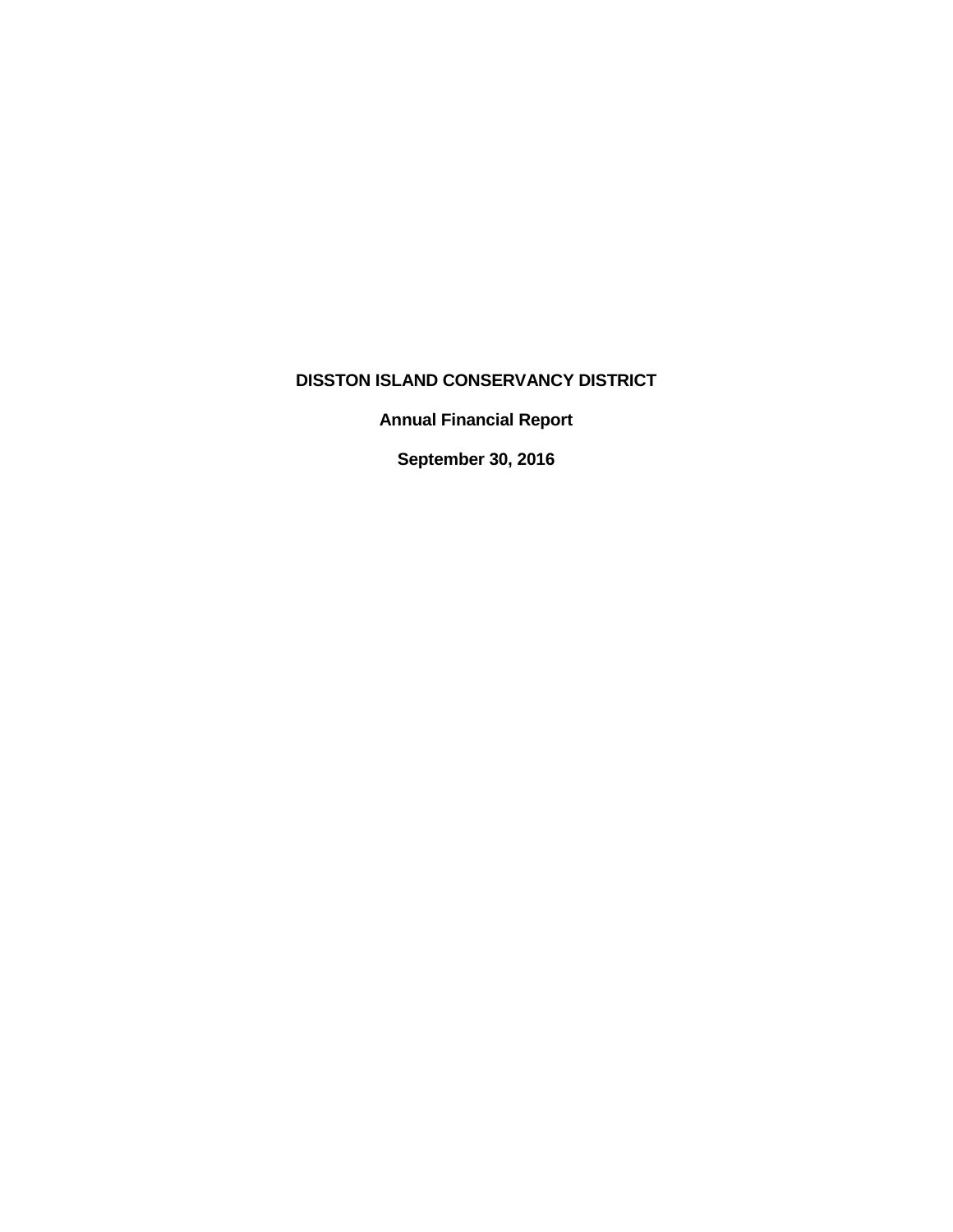## DISSTON ISLAND CONSERVANCY DISTRICT Table of Contents September 30, 2016

|                                                                                                                                                                                            | Pages     |
|--------------------------------------------------------------------------------------------------------------------------------------------------------------------------------------------|-----------|
| Independent Auditor's Report                                                                                                                                                               | $1 - 2$   |
| Management's Discussion and Analysis                                                                                                                                                       | $3 - 7$   |
| <b>Basic Financial Statements</b>                                                                                                                                                          |           |
| Government-Wide Financial Statements<br><b>Statement of Net Position</b><br><b>Statement of Activities</b>                                                                                 | 8<br>9    |
| <b>Fund Financial Statements</b><br><b>Balance Sheet - Governmental Funds</b><br>Reconciliation of the Balance Sheet of Governmental Funds                                                 | 10        |
| to the Statement of Net Position<br>Statement of Revenues, Expenditures, and Changes in Fund                                                                                               | 11        |
| <b>Balance - Governmental Funds</b><br>Reconciliation of the Statement of Revenues, Expenditures,<br>and Changes in Fund Balance of Governmental Funds to                                  | 12        |
| the Statement of Activities                                                                                                                                                                | 13        |
| <b>Notes to Financial Statements</b>                                                                                                                                                       | 14-23     |
| <b>Required Supplementary Information</b>                                                                                                                                                  |           |
| Schedule of Revenues, Expenditures, and Changes in Fund<br>Balance - Budget and Actual - General Fund<br>Notes to Required Supplementary Information                                       | 24<br>25  |
| <b>Other Reports and Schedule</b>                                                                                                                                                          |           |
| Independent Auditor's Report on Internal Control Over Financial<br>Reporting and on Compliance and Other Matters Based on an<br>Audit of Financial Statements Performed in Accordance with |           |
| <b>Government Auditing Standards</b>                                                                                                                                                       | $26 - 27$ |
| Schedule of Findings                                                                                                                                                                       | 28        |
| Independent Accountant's Report on Compliance with the<br>Requirements of Section 218.415, Florida Statutes                                                                                | 29        |
| Management Letter Required by Chapter 10.550 of the Rules<br>of the Auditor General of the State of Florida                                                                                | 30-32     |
| Auditee's Response to Auditor's Reports and Management Letter                                                                                                                              | 33        |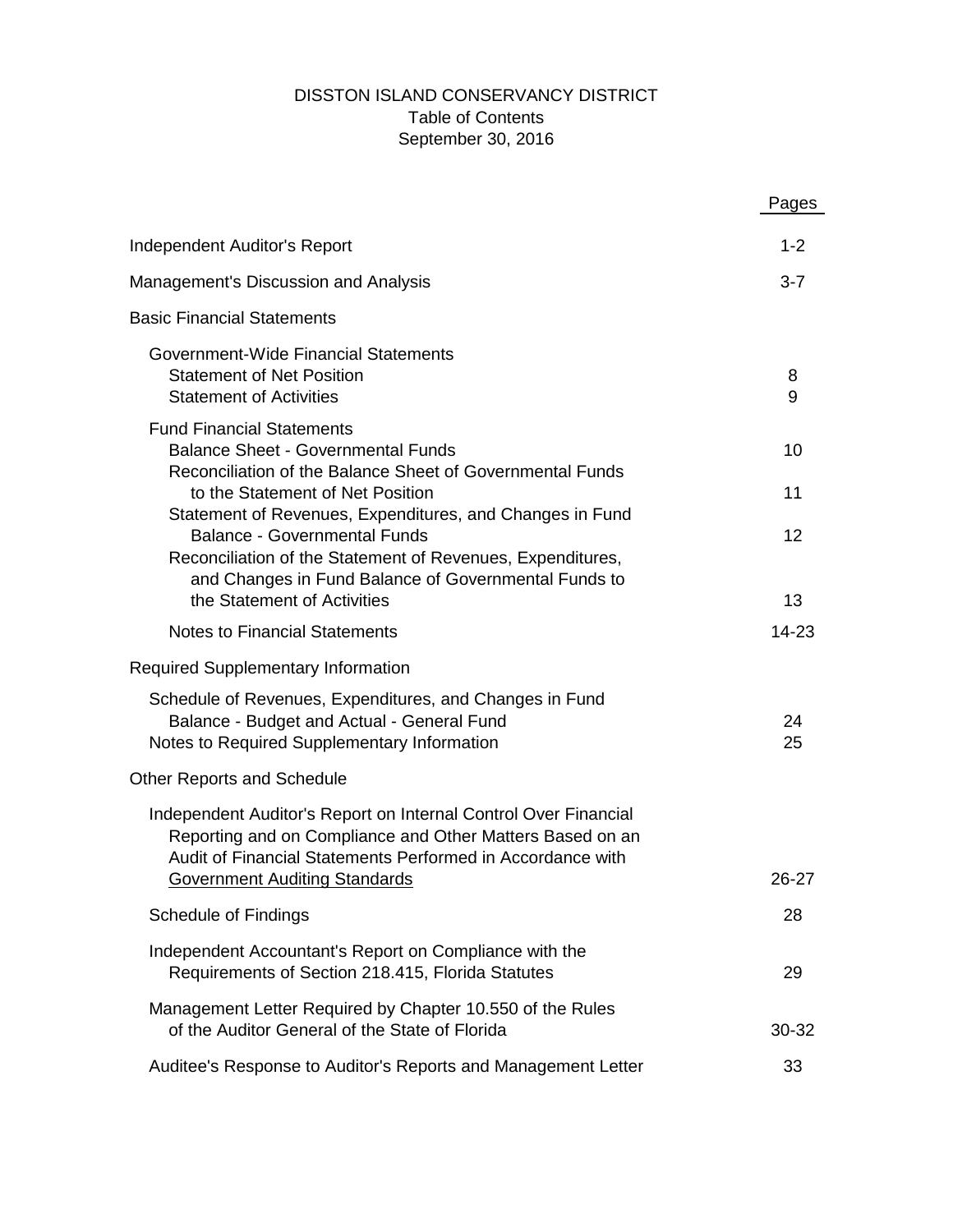# BOY, MILLER, KISKER & PERRY, P.A.

**CERTIFIED PUBLIC ACCOUNTANTS** 

401 SOUTH W.C. OWEN AVENUE **P.O. BOX 488 CLEWISTON, FLORIDA 33440** 

90 YEOMANS AVENUE P.O. BOX 490 **LABELLE, FLORIDA 33975** 

(863) 983-5144  $(863)$  983-9164 FAX (863) 983-3765 bmkpcpas@aol.com

JOHN B. BOY, JR., C.P.A. DAVID N. MILLER, C.P.A. JOHN C. PERRY, C.P.A. AMY L. SWINDLE, C.P.A.

**Board of Supervisors** Disston Island Conservancy District Clewiston, Florida

#### **Report on the Financial Statements**

We have audited the accompanying financial statements of the governmental activities and the major fund of Disston Island Conservancy District, as of and for the year ended September 30, 2016, and the related notes to the financial statements, which collectively comprise the District's basic financial statements as listed in the table of contents.

#### Management's Responsibility for the Financial Statements

Management is responsible for the preparation and fair presentation of these financial statements in accordance with accounting principles generally accepted in the United States of America; this includes the design, implementation, and maintenance of internal control relevant to the preparation and fair presentation of financial statements that are free from material misstatement, whether due to fraud or error.

#### **Auditor's Responsibility**

Our responsibility is to express opinions on these financial statements based on our audit. We conducted our audit in accordance with auditing standards generally accepted in the United States of America and the standards applicable to financial audits contained in Government Auditing Standards, issued by the Comptroller General of the United States. Those standards require that we plan and perform the audit to obtain reasonable assurance about whether the financial statements are free from material misstatement.

An audit involves performing procedures to obtain audit evidence about the amounts and disclosures in the financial statements. The procedures selected depend on the auditor's judgment, including the assessment of the risks of material misstatement of the financial statements, whether due to fraud or error. In making those risk assessments, the auditor considers internal control relevant to the entity's preparation and fair presentation of the financial statements in order to design audit procedures that are appropriate in the circumstances, but not for the purpose of expressing an opinion on the effectiveness of the entity's internal control. Accordingly, we express no such opinion. An audit also includes evaluating the appropriateness of accounting policies used and the reasonableness of significant accounting estimates made by management, as well as evaluating the overall presentation of the financial statements.

**INDEPENDENT AUDITOR'S REPORT** 

(863) 675-3777 FAX (863) 675-0576 bmkpcpas@aol.com

**MEMBERS** 

**AMERICAN INSTITUTE OF CERTIFIED PUBLIC ACCOUNTANTS** 

**FLORIDA INSTITUTE OF CERTIFIED PUBLIC ACCOUNTANTS**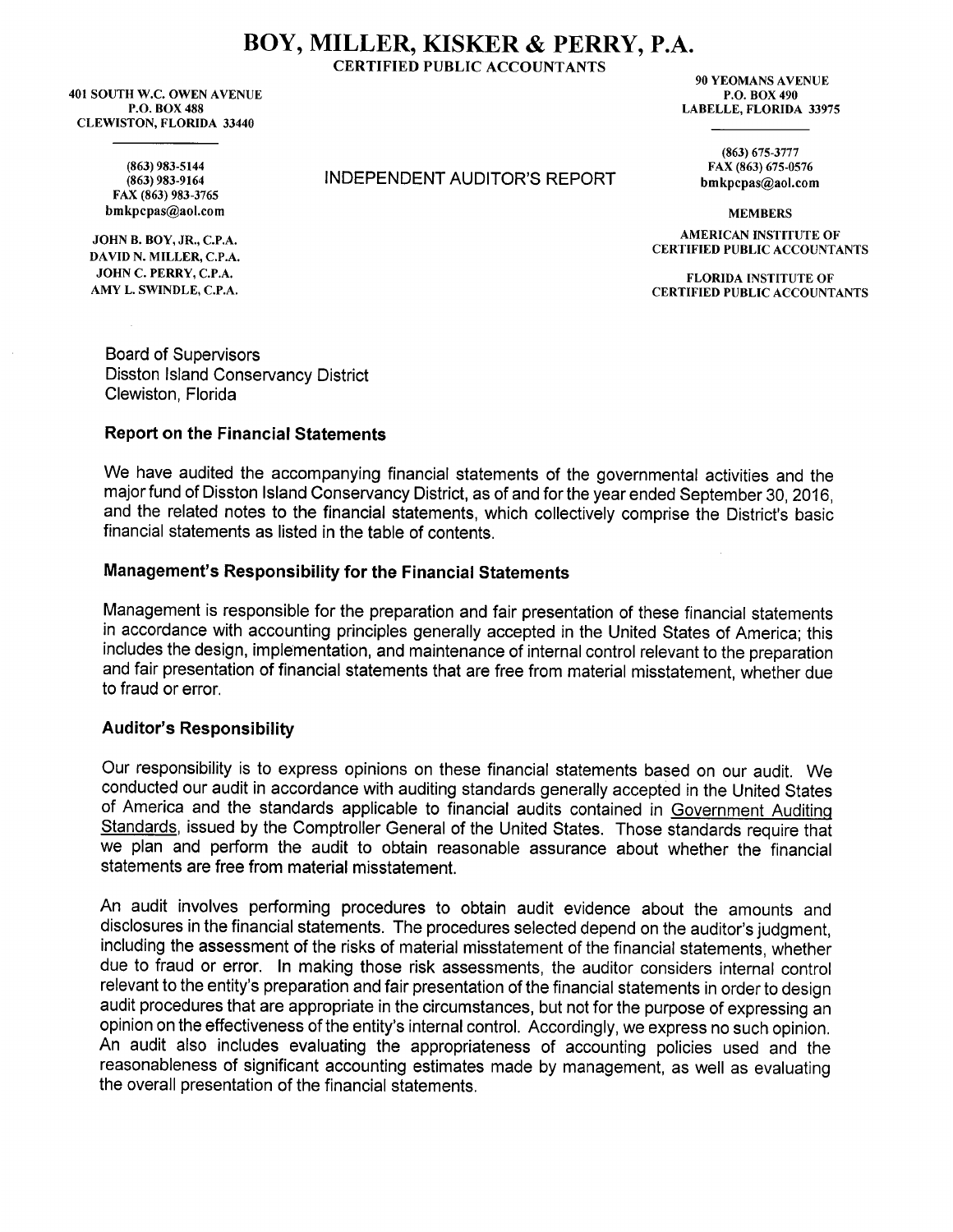We believe that the audit evidence we have obtained is sufficient and appropriate to provide a basis for our audit opinions.

#### **Opinions**

In our opinion, the financial statements referred to above present fairly, in all material respects, the respective financial position of the governmental activities and the major fund of Disston Island Conservancy District, as of September 30, 2016, and the respective changes in financial position thereof for the vear then ended in accordance with accounting principles generally accepted in the United States of America.

#### **Other Matters**

#### **Required Supplementary Information**

Accounting principles generally accepted in the United States of America require that the management's discussion and analysis and other required supplementary information as listed in the table of contents (collectively, the "required supplementary information") be presented to supplement the basic financial statements. Such information, although not a part of the basic financial statements, is required by the Governmental Accounting Standards Board, who considers it to be an essential part of financial reporting for placing the basic financial statements in an appropriate operational, economic, or historical context. We have applied certain limited procedures to the required supplementary information in accordance with auditing standards generally accepted in the United States of America, which consisted of inquiries of management about the methods of preparing the information and comparing the information for consistency with management's responses to our inquiries, the basic financial statements, and other knowledge we obtained during our audit of the basic financial statements. We do not express an opinion or provide any assurance on the information because the limited procedures do not provide us with sufficient evidence to express an opinion or provide any assurance.

#### **Other Reporting Required by Government Auditing Standards**

In accordance with Government Auditing Standards, we have also issued our report dated June 21, 2017, on our consideration of Disston Island Conservancy District's internal control over financial reporting and our tests of its compliance with certain provisions of laws, regulations, contracts and grant agreements, and other matters. The purpose of that report is to describe the scope of our testing of internal control over financial reporting and compliance and the results of that testing, and not to provide an opinion on the internal control over financial reporting or on compliance. That report is an integral part of an audit performed in accordance with Government Auditing Standards in considering Disston Island Conservancy District's internal control over financial reporting and compliance.

Boy, Miller, Kisker + Perry, PA

Clewiston, Florida June 21, 2017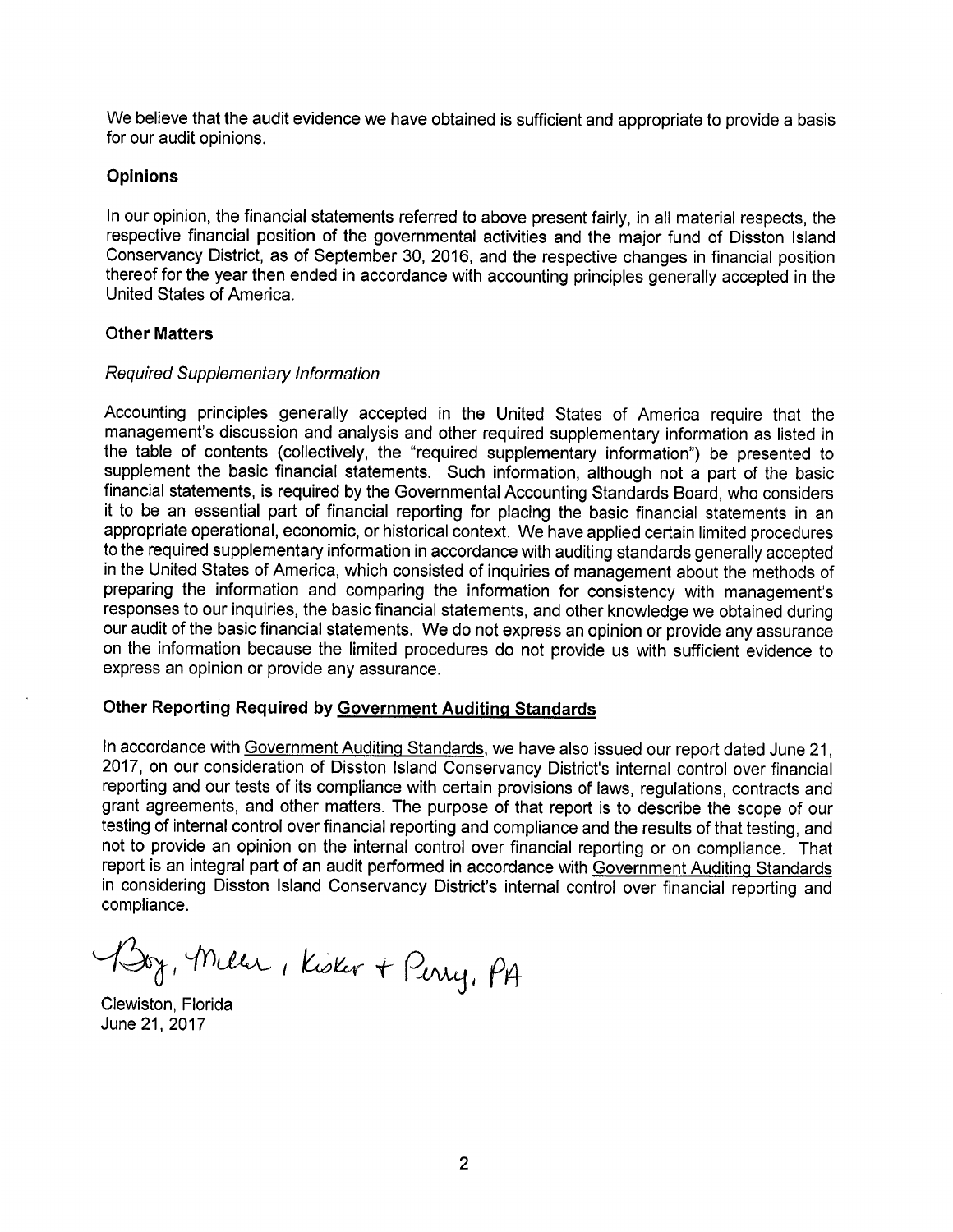## **MANAGEMENT'S DISCUSSION AND ANALYSIS**

Our discussion and analysis of Disston Island Conservancy District ("District") provides a narrative overview of the District's financial activities for the fiscal year ended September 30, 2016. Please read it in conjunction with the District's Independent Auditor's Report, basic financial statements, accompanying notes, and supplementary information to the basic financial statements.

This District is governed by a three member Board of Supervisors. The Board members are elected by the landowners of the District for three year terms. The District has entered into an informal interlocal agreement with two other districts to provide for the administration of the District's operation under the control of the Board of Supervisors.

#### **FINANCIAL AND DISTRICT HIGHLIGHTS**

Financial Highlights

- The assets of the District exceeded its liabilities at the end of the fiscal year ended September 30, 2016, by \$1,042,582. Of this amount, \$443,668 (unrestricted net position) may be used to meet the District's ongoing operations.
- The District's total net position decreased by \$78,025.
- The District's total revenue (on an accrual basis) was \$533,588 for the year ended September 30, 2016.
- Total expenses (on an accrual basis) for all of the District's activities were \$611,613 for the year.

#### District Highlights

• The District is currently in the maintenance mode of operations for the water control facilities of the District.

#### **OVERVIEW OF FINANCIAL STATEMENTS**

This discussion and analysis is intended to serve as an introduction to the District's financial statements. The District's basic financial statements are comprised of three components: 1) government-wide financial statements, 2) fund financial statements, and 3) notes to the financial statements. This report also contains other supplementary information in addition to the basic financial statements themselves.

#### Government-Wide Financial Statements

The government-wide financial statements are designed to provide readers with a broad overview of the District's finances, in a manner similar to a private-sector business.

The statement of net position presents information on all the District's assets, deferred outflows of resources, liabilities, and deferred inflows of resources with the residual amount being reported as net position. Over time, increases or decreases in net position may serve as a useful indicator of whether the financial position of the District is improving or deteriorating.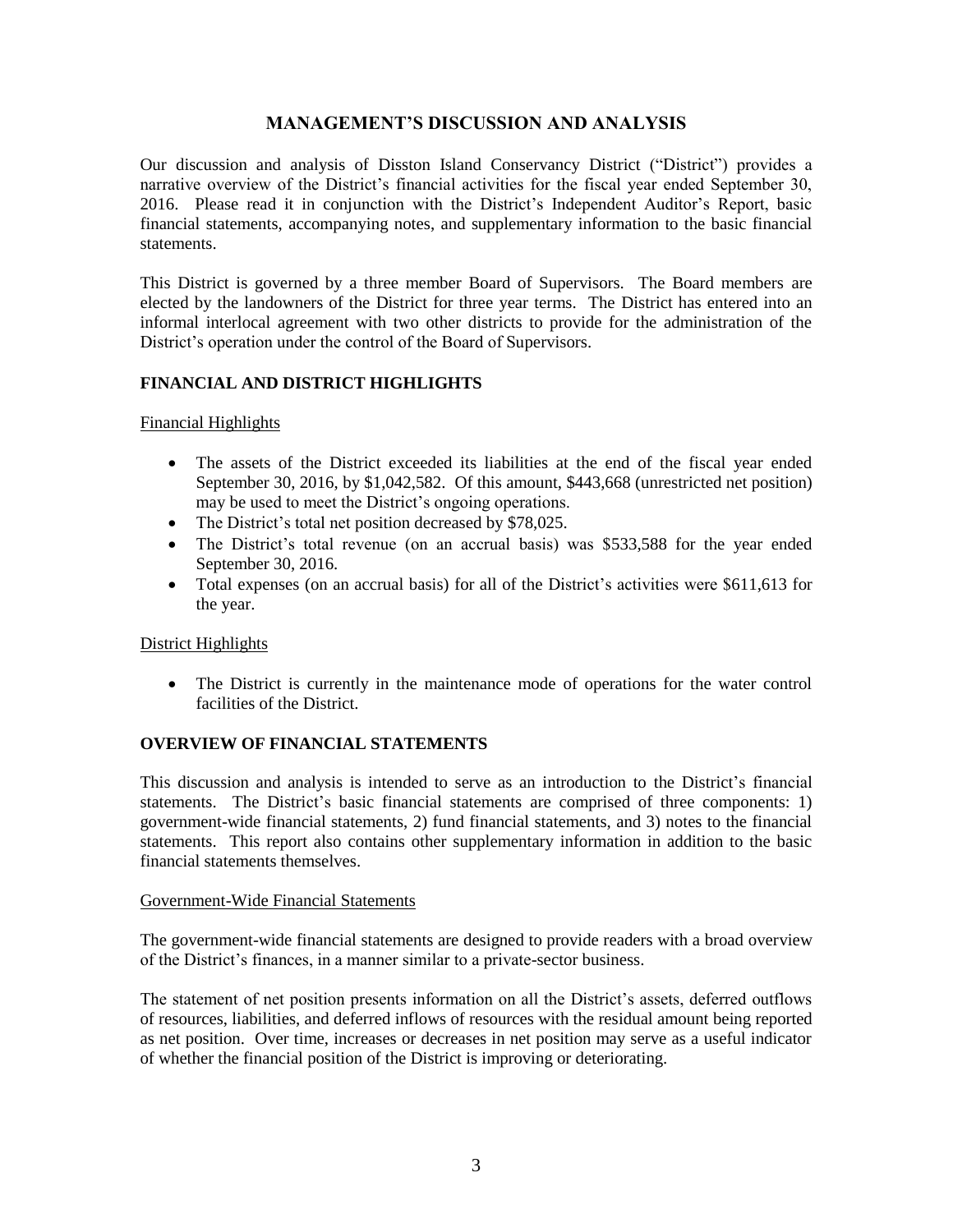#### **OVERVIEW OF FINANCIAL STATEMENTS (continued)**

#### Government-Wide Financial Statements (continued)

The statement of activities presents information showing how the District's net position changed during the most recent fiscal year. All changes in net position are reported as soon as the underlying event giving rise to the change occurs, regardless of the timing of related cash flows. Thus, revenue and expenses are reported in this statement for some items that will only result in cash flows in future fiscal periods.

The government-wide financial statements include all governmental activities that are principally supported by special assessment revenues. The District does not have any business-type activities. The governmental activities of the District include the general government (management) and water control functions.

#### Fund Financial Statements

A fund is a grouping of related accounts that is used to maintain control over resources that have been segregated for specific activities or objectives. The District, like other state and local governments, uses fund accounting to ensure and demonstrate compliance with finance-related legal requirements. The District has one fund category: governmental funds.

#### Governmental Funds

Governmental funds are used to account for essentially the same functions reported as governmental activities in the government-wide financial statements. However, unlike the government-wide financial statements, governmental fund financial statements focus on nearterm inflows and outflows of spendable resources, as well as on balances of spendable resources available at the end of the fiscal year. Such information may be useful in evaluating the District's near-term financial requirements.

Because the focus of governmental funds is narrower than that of the government-wide financial statements, it is useful to compare the information presented for governmental funds with similar information presented for governmental activities in the government-wide financial statements. By doing so, readers may better understand the long-term impact of the District's near-term financing decisions. Both the governmental fund balance sheet and the governmental fund statement of revenues, expenditures, and changes in fund balance provide a reconciliation to facilitate this comparison between governmental funds and governmental activities.

The District maintains one governmental fund for external reporting. Information is presented separately in the governmental fund balance sheet and the governmental fund statement of revenues, expenditures, and changes in fund balances for the General Fund which is considered to be a major fund.

The District adopts an annual appropriated budget for its General Fund. A budgetary comparison schedule has been provided for the General Fund to demonstrate compliance with the budget. (See page 24)

#### Notes to the Financial Statements

The notes provide additional information that is essential to a full understanding of the data provided in the government-wide and fund financial statements.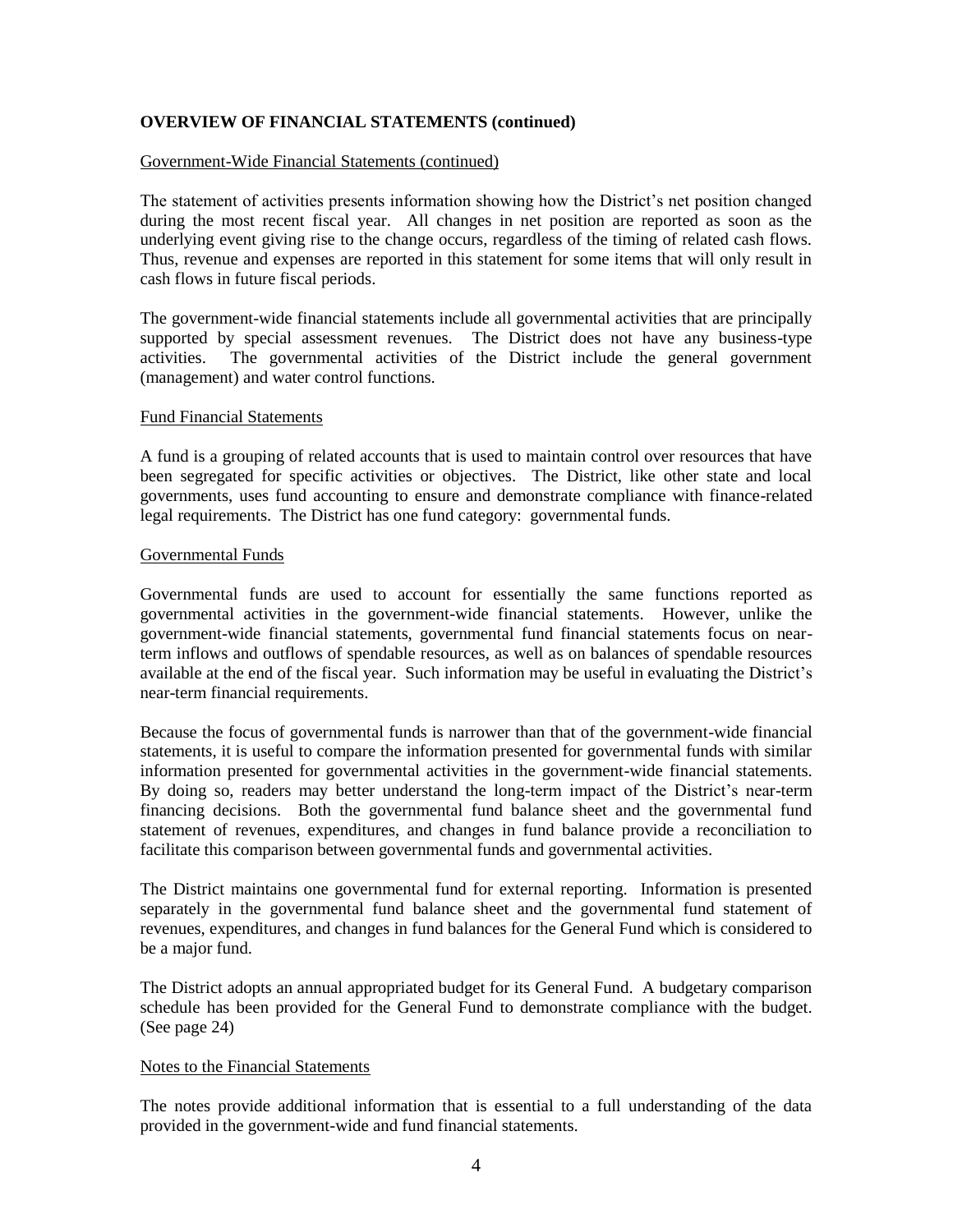#### **GOVERNMENT-WIDE FINANCIAL ANALYSIS**

Assets exceeded liabilities by \$1,042,582 for the fiscal year ended September 30, 2016. The largest assets include cash and investments, and capital assets which are approximately 24% and 56% of the District's total assets, respectively.

The District uses capital assets to provide services to its landowners, therefore these assets are not available for future spending. The remaining unrestricted net position, \$443,668, may be used to meet the District's ongoing operations.

The following table highlights the net position as of September 30, 2016, and 2015:

|                             | 2016          | 2015          |
|-----------------------------|---------------|---------------|
| Cash and cash equivalents   | \$<br>257,773 | 399,042<br>\$ |
| Receivables                 | 198,487       | 201,137       |
| Prepaid insurance           | 5,430         | 5,172         |
| Capital assets              | 598,914       | 551,677       |
| Total assets                | 1,060,604     | 1,157,028     |
| Current liabilities         | 18,022        | 36,421        |
| <b>Total liabilities</b>    | 18,022        | 36,421        |
| Net position                |               |               |
| Invested in capital assets, |               |               |
| net of related debt         | 598,914       | 585,004       |
| Unrestricted                | 443,668       | 502,872       |
| Total net position          | 1,042,582     | \$1,087,876   |

The following table highlights the changes in net position for the fiscal years ended September 30, 2016, and 2015:

|                                     | 2016      | 2015      |
|-------------------------------------|-----------|-----------|
| Revenues                            |           |           |
| General revenues                    |           |           |
| Special assessments                 | 531,768   | 512,446   |
| Investment earnings                 | 1,820     | 1,575     |
| Total revenues                      | 533,588   | 514,021   |
| Program expenses                    |           |           |
| General government                  | 44,932    | 44,178    |
| Physical environment                | 566,681   | 437,112   |
| Total expenses                      | 611,613   | 481,290   |
| Increase (decrease) in net position | (78,025)  | 32,731    |
| Net position, beginning of year     | 1,120,607 | 1,087,876 |
| Net position, end of year           | 1,042,582 | ,120,607  |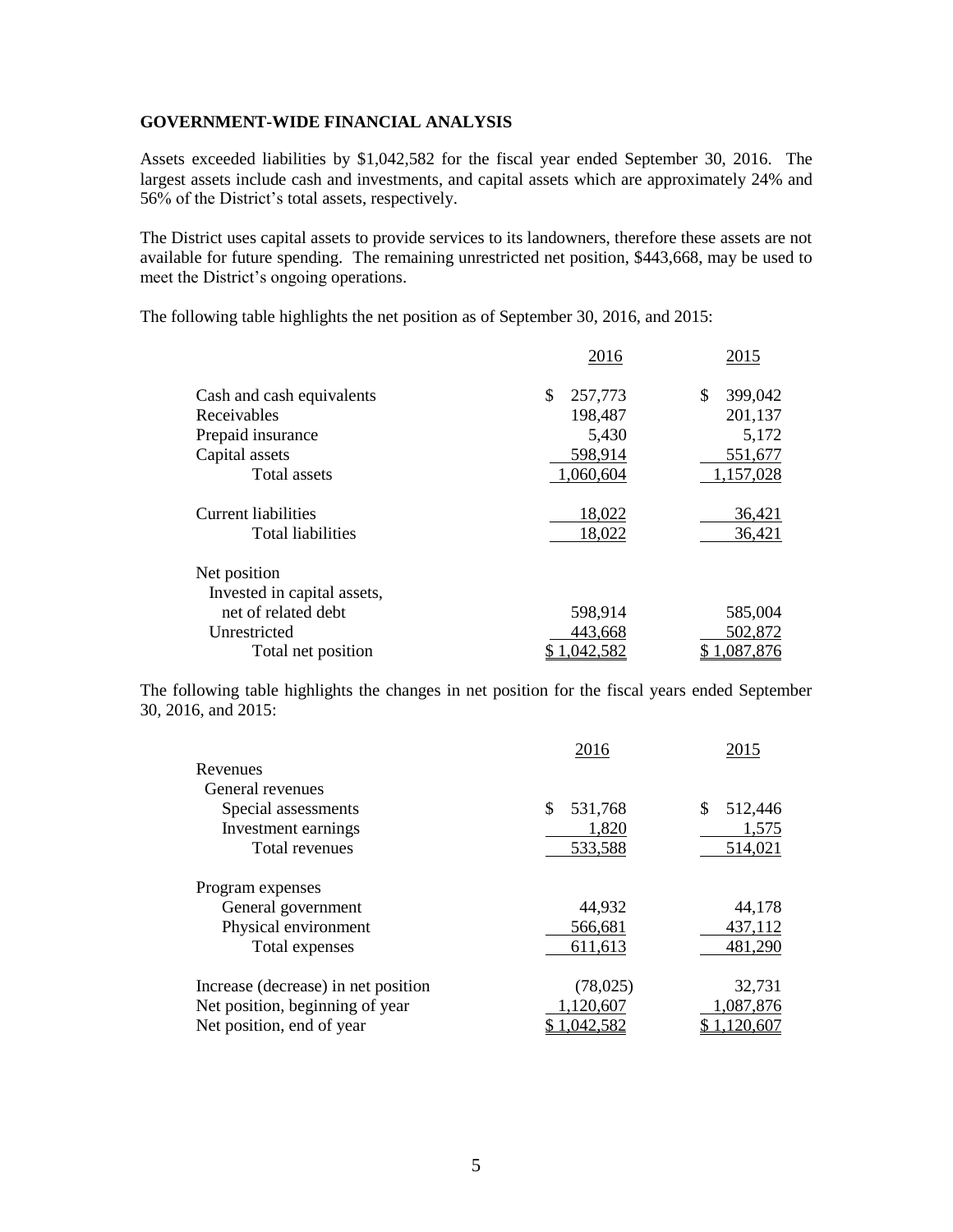#### **GOVERNMENT-WIDE FINANCIAL ANALYSIS (continued)**

The following graphs represent the sources of revenues and expenses for the fiscal year:





## **BUDGETARY HIGHLIGHTS**

The District adopted the fiscal year 2014/2015 budget on June 9, 2015, with an assessment rate of \$30 per acre. Total expenditures budgeted for the fiscal year ended September 30, 2016, were \$762,947. Total assessment revenue budgeted was \$535,701.

Total actual expenditures were \$106,562 under budgeted expenditures. This was mainly due to the following:

 Actual expenditures for fuel and power of the pump plants were less than those anticipated at the time the budget was prepared.

Total actual revenues were \$2,113 under the budgeted revenue. Additional budget comparison information is presented on page 24.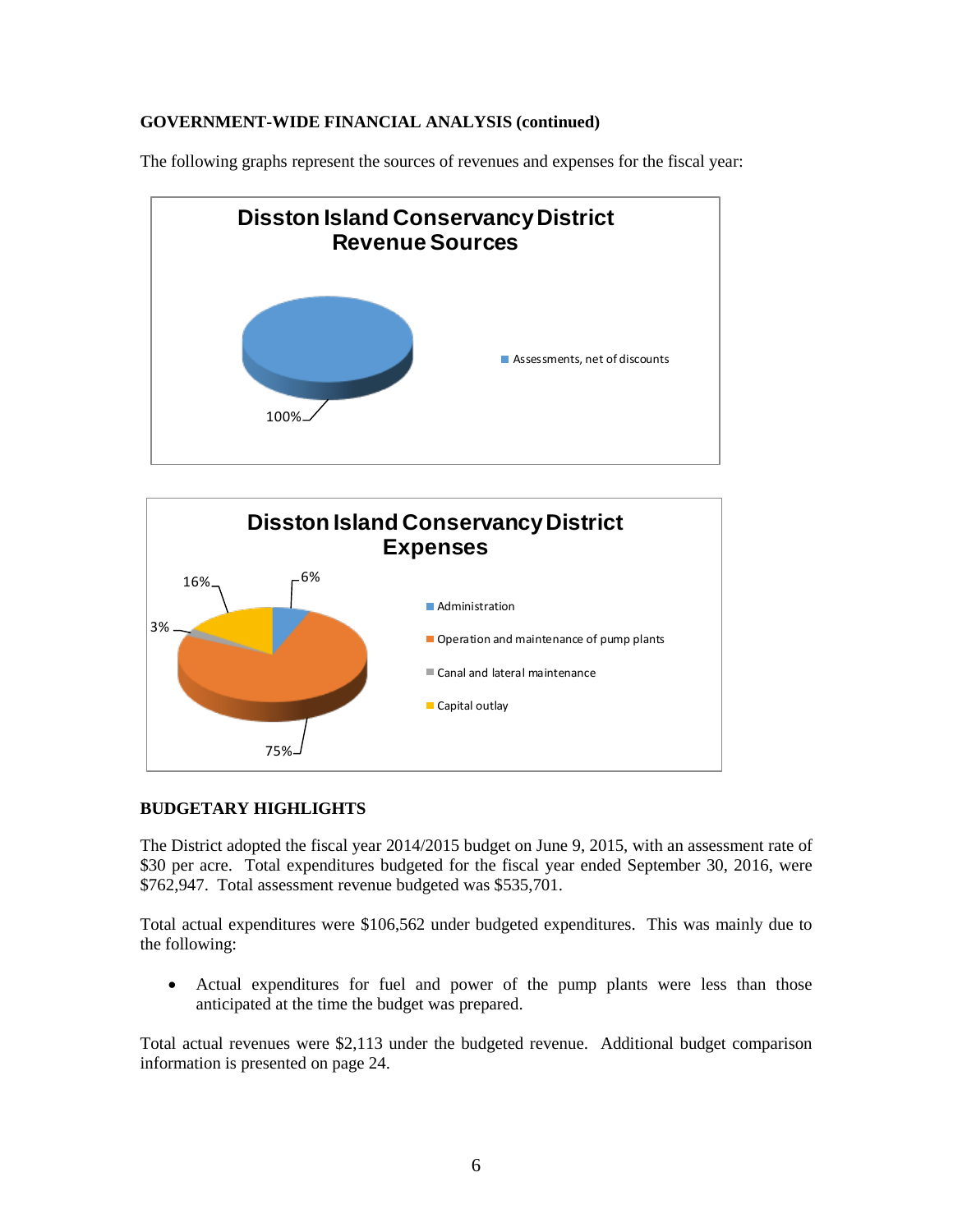#### **CAPITAL ASSETS AND DEBT ADMINISTRATION**

#### Capital Assets

The District's investment in capital assets for its governmental activities as of September 30, 2016, amounted to \$598,914 (net of accumulated depreciation). During the fiscal year, the District made capital asset purchases of \$103,584.

The following table summarizes the District's capital assets for the fiscal years ended September 30, 2016, and 2015:

|                                     | 2016        | 2015        |
|-------------------------------------|-------------|-------------|
| Machinery and equipment             | \$1,437,685 | \$1,334,101 |
| Accumulated depreciation            | (838.771)   | (782, 424)  |
| Total capital assets, September 30, | 598.914     | 551.677     |

#### Debt Administration

The following table presents the District's total outstanding debt for the fiscal years ended September 30, 2016, and 2015:

|                                       | 2016   | 2015   |
|---------------------------------------|--------|--------|
| Accounts payable                      | 18.022 | 36.421 |
| Total outstanding debt, September 30, | 18.022 | 36.421 |

#### **CONTACTING THE DISTRICT'S FINANCIAL MANAGEMENT**

This financial report is designed to provide our readers with a general overview of the District's finances and to demonstrate the District's accountability for the money it receives. If you have questions about this report or need additional financial information, contact Betty Camplin, the District's Bookkeeper, P.O. Box 1685, Clewiston, Florida 33440, Telephone No. (863) 228-0400.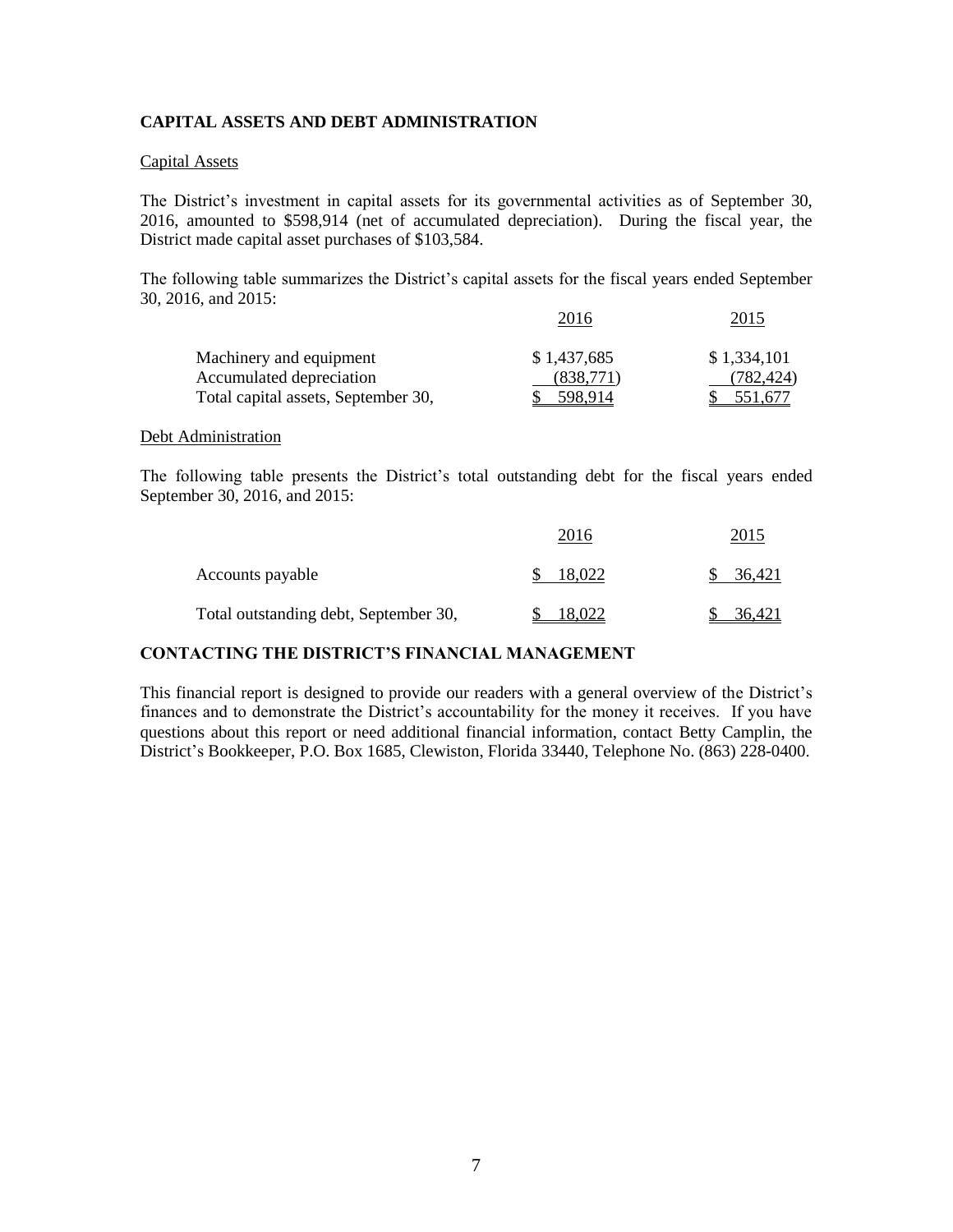## DISSTON ISLAND CONSERVANCY DISTRICT Statement of Net Position September 30, 2016

|                              | Governmental      |
|------------------------------|-------------------|
|                              | <b>Activities</b> |
| Assets                       |                   |
| Cash                         | \$<br>3,428       |
| Investments                  | 245,938           |
| Assessments receivable       | 198,487           |
| Inventory                    | 8,407             |
| Prepaid insurance            | 5,430             |
| Other capital assets, net of |                   |
| accumulated depreciation     | 598,914           |
| Total assets                 | 1,060,604         |
| Liabilities                  |                   |
| Accounts payable             | 18,022            |
| <b>Total liabilities</b>     | 18,022            |
| Net position                 |                   |
| Invested in capital assets,  |                   |
| net of related debt          | 598,914           |
| Unrestricted                 | 443,668           |
| Total net position           | 1,042,582<br>\$   |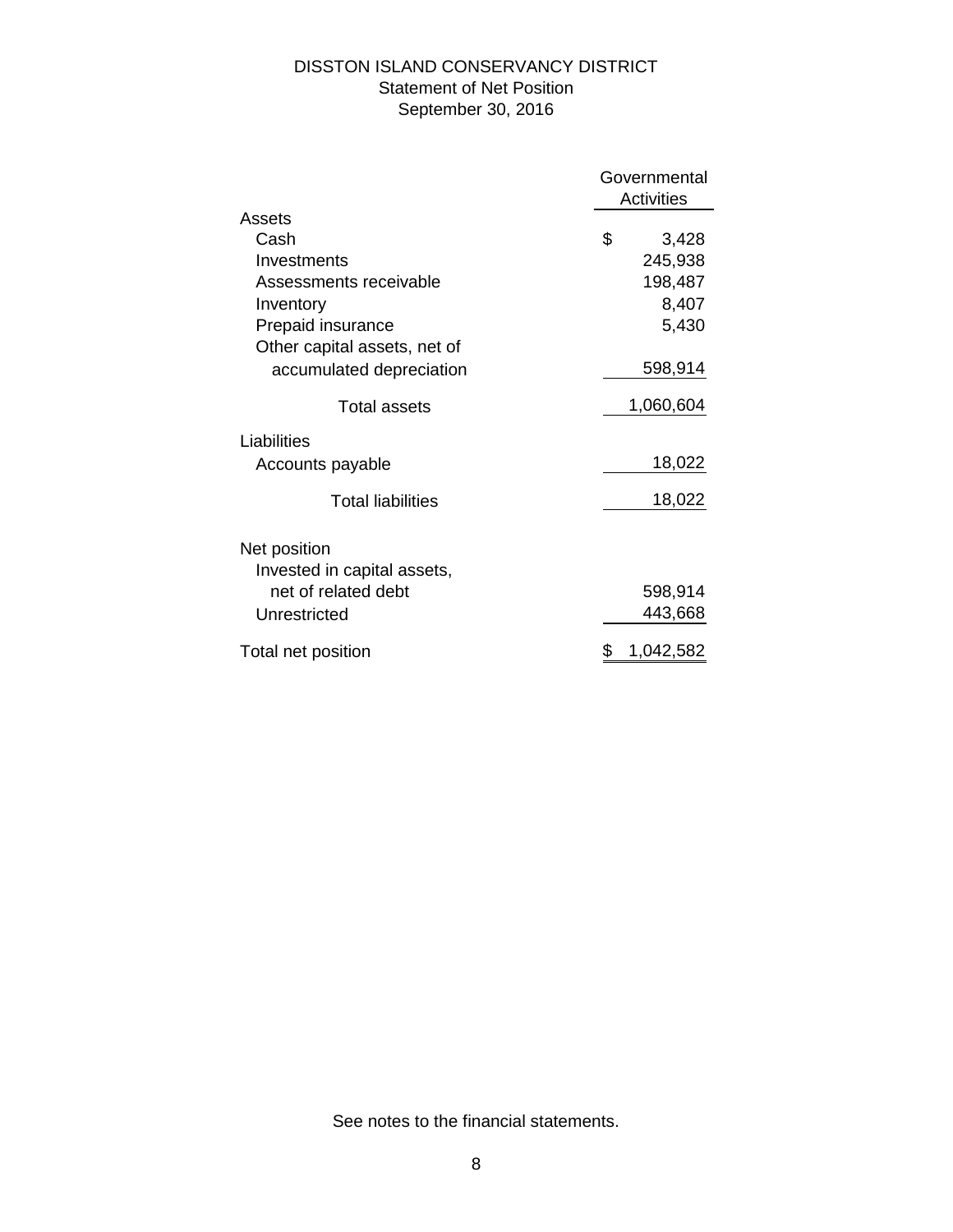## DISSTON ISLAND CONSERVANCY DISTRICT Statement of Activities For the Year Ended September 30, 2016

|                               |                 |                 | Net (Expense)       |
|-------------------------------|-----------------|-----------------|---------------------|
|                               |                 |                 | Revenue and         |
|                               |                 | Program         | Changes in          |
|                               |                 | Revenues        | <b>Net Position</b> |
|                               |                 | Charges         |                     |
|                               | Program         | for             | Governmental        |
| Functions/Programs            | <b>Expenses</b> | <b>Services</b> | Activities          |
| Governmental activities       |                 |                 |                     |
| General government            | 44,932<br>\$    | 37,224<br>\$    | \$<br>(7,708)       |
| Physical environment          | 566,681         | 494,544         | (72,137)            |
| Total governmental activities | 611,613         | 531,768         | (79,845)            |

| General revenues:                |           |
|----------------------------------|-----------|
| Investment earnings              | 1,820     |
| Total general revenues           | 1,820     |
| Change in net position           | (78, 025) |
| Net position - beginning of year | 1,120,607 |
| Net position - end of year       | 1,042,582 |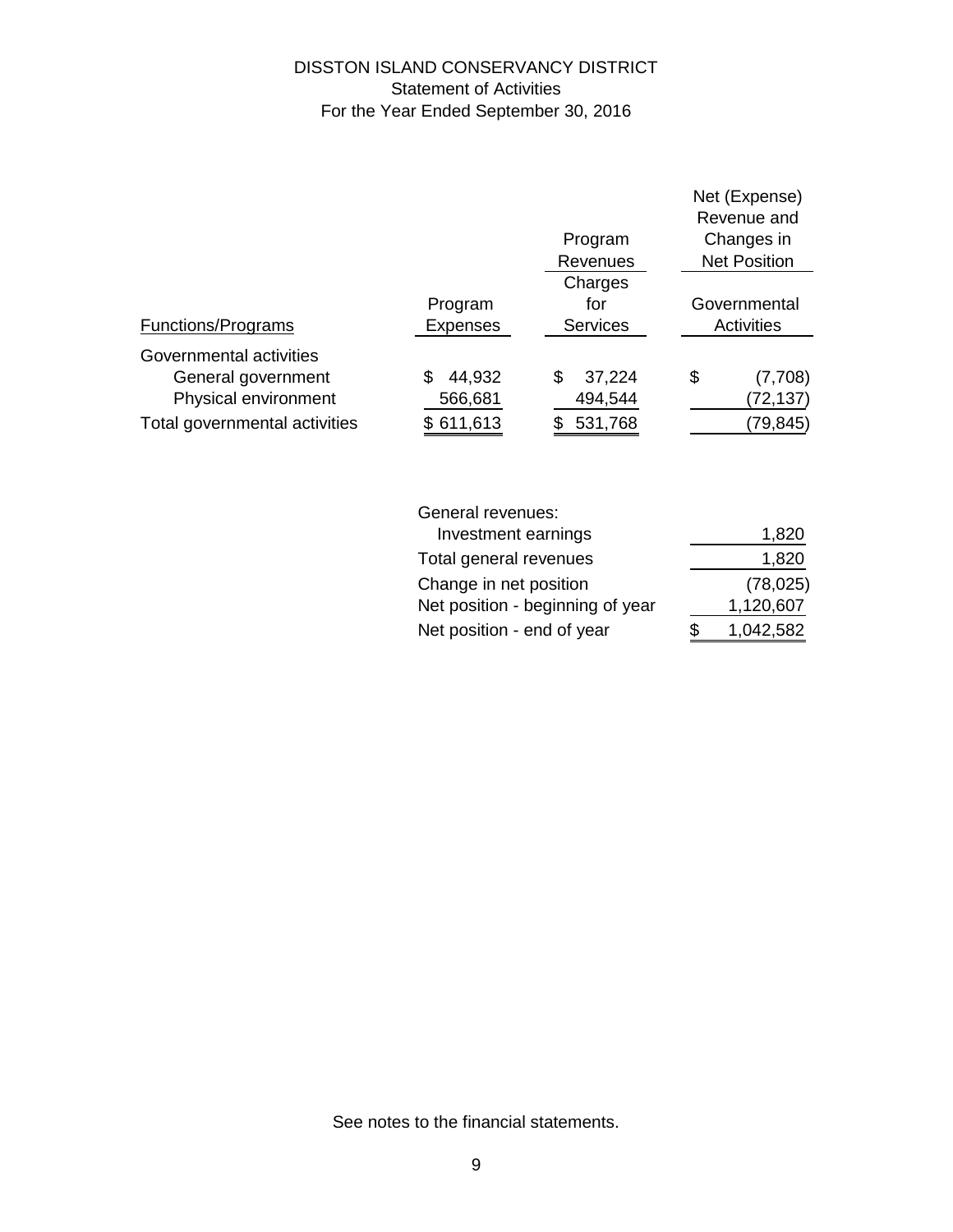## DISSTON ISLAND CONSERVANCY DISTRICT Balance Sheet September 30, 2016

|                                    | General<br>Fund |
|------------------------------------|-----------------|
| Assets                             |                 |
| Cash                               | \$<br>3,428     |
| Investments                        | 245,938         |
| Assessments receivable             | 198,487         |
| Inventory                          | 8,407           |
| Prepaid insurance                  | 5,430           |
| Total assets                       | \$461,690       |
| Liabilities and fund balance       |                 |
| Accounts payable                   | \$<br>18,022    |
| Deferred revenue                   | 198,487         |
| <b>Total liabilities</b>           | 216,509         |
| Fund balance                       |                 |
| Nonspendable                       | 13,837          |
| Unassigned                         | 231,344         |
| Total fund balance                 | 245,181         |
| Total liabilities and fund balance | 461,690         |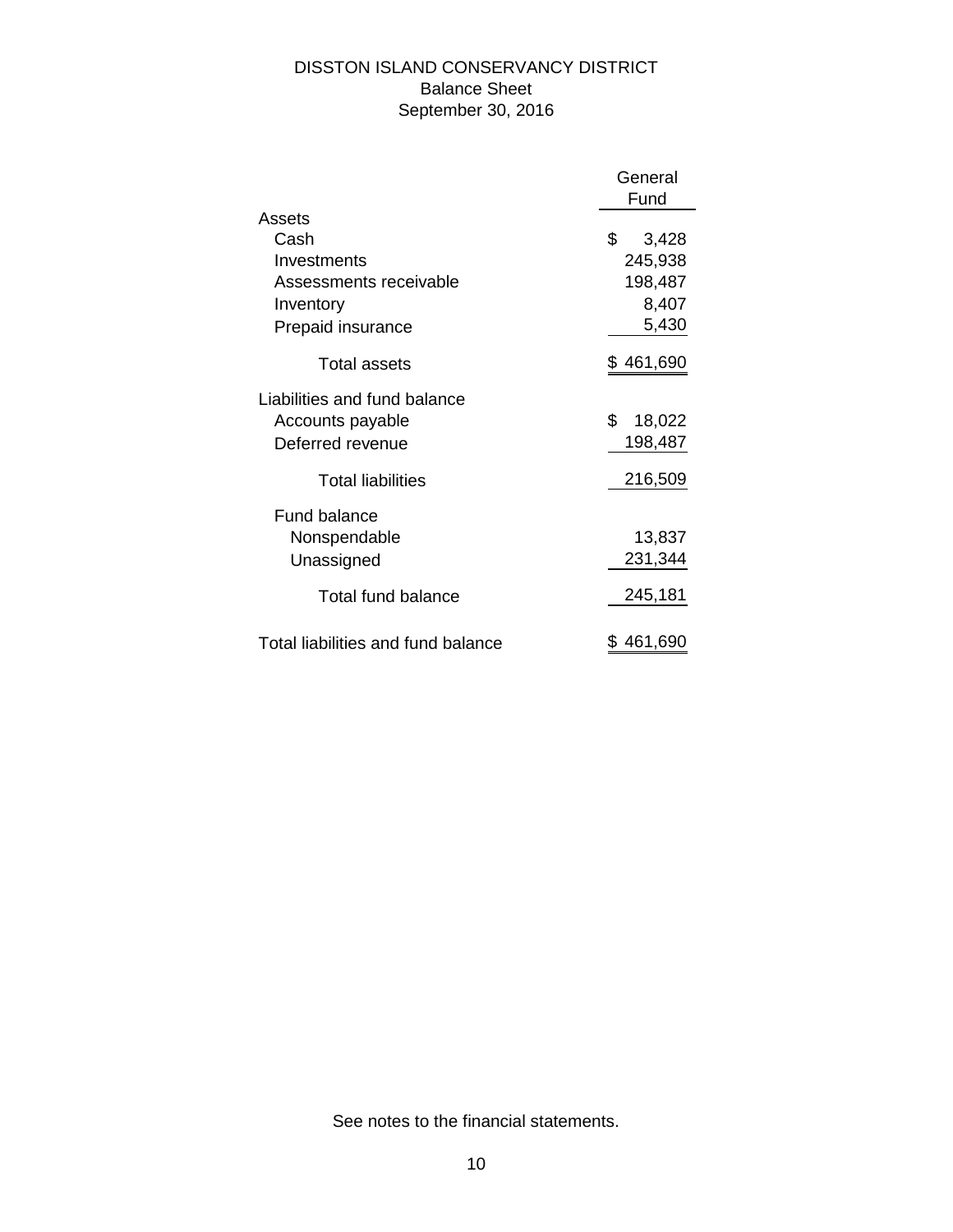## DISSTON ISLAND CONSERVANCY DISTRICT Reconciliation of the Balance Sheet of Governmental Funds to the Statement of Net Position September 30, 2016

| Fund balance - governmental funds                                                                                                                                                                                                                                                                                                                                                           | \$<br>245,181 |
|---------------------------------------------------------------------------------------------------------------------------------------------------------------------------------------------------------------------------------------------------------------------------------------------------------------------------------------------------------------------------------------------|---------------|
| Amounts reported for governmental activities in the<br>statement of net position are different because:                                                                                                                                                                                                                                                                                     |               |
| Capital assets used in governmental activities<br>are not financial resources and, therefore, are<br>not reported in the governmental funds. The<br>statement of net position includes those capital<br>assets, net of any accumulated depreciation, in<br>the net position of the government as a whole.<br>Cost of capital assets<br>\$1,437,685<br>Accumulated depreciation<br>(838,771) | 598,914       |
| Other assets which are not available to pay for<br>current period expenditures                                                                                                                                                                                                                                                                                                              | 198,487       |
| Net position of governmental activities                                                                                                                                                                                                                                                                                                                                                     | 1.042.582     |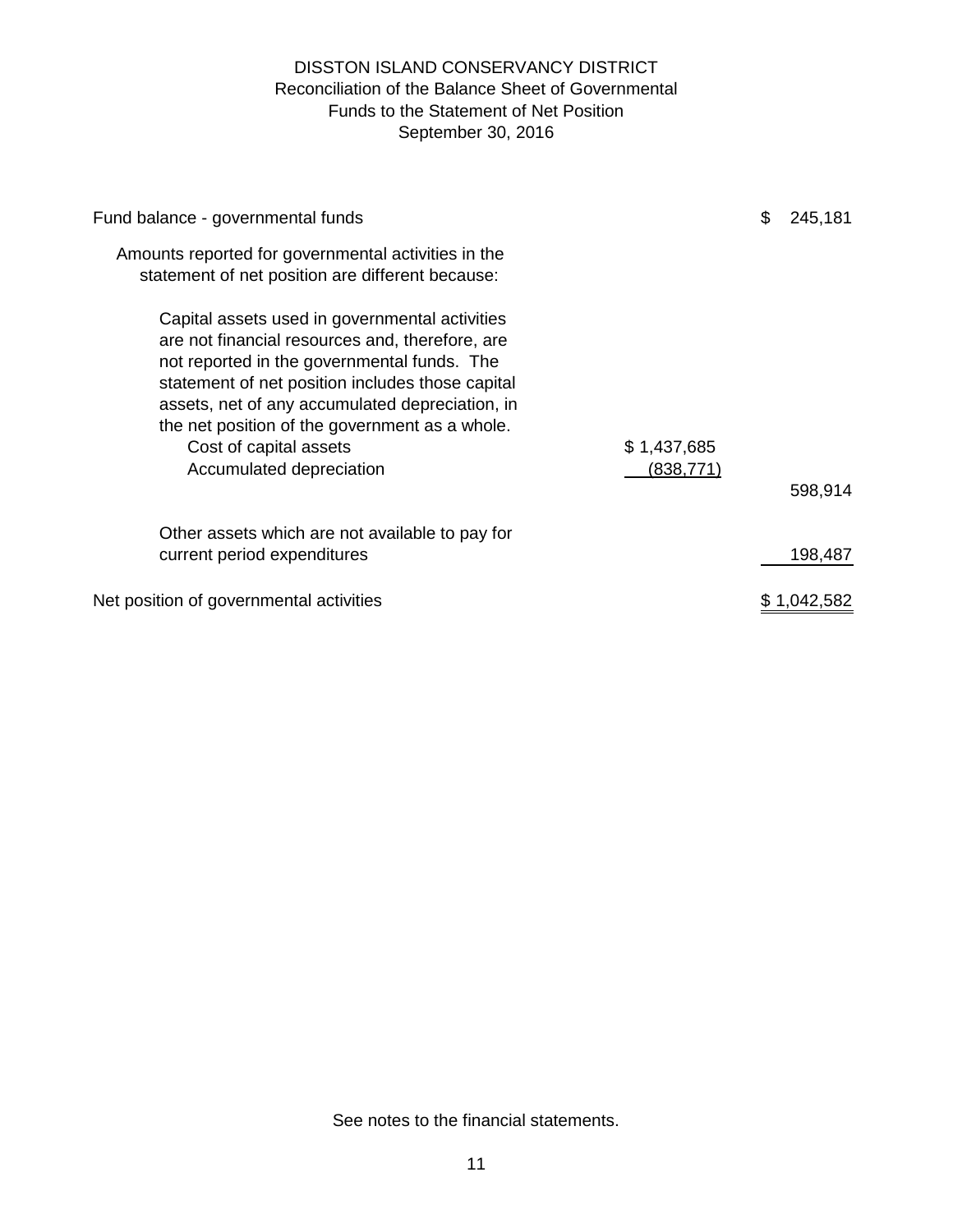## DISSTON ISLAND CONSERVANCY DISTRICT Statement of Revenues, Expenditures, and Changes in Fund Balance Governmental Funds For the Year Ended September 30, 2016

|                                                  | General<br>Fund    |
|--------------------------------------------------|--------------------|
|                                                  |                    |
| Revenues                                         |                    |
| Assessments, net of discounts<br>Interest income | \$531,768<br>1,820 |
| <b>Total revenues</b>                            | 533,588            |
| Expenditures<br>Current:                         |                    |
| General government                               | 42,467             |
| Physical environment                             | 613,918            |
| <b>Total expenditures</b>                        | 656,385            |
| Excess of revenues under expenditures            | (122, 797)         |
| Fund balance - beginning of year                 | 367,978            |
| Fund balance - end of year                       | \$245,181          |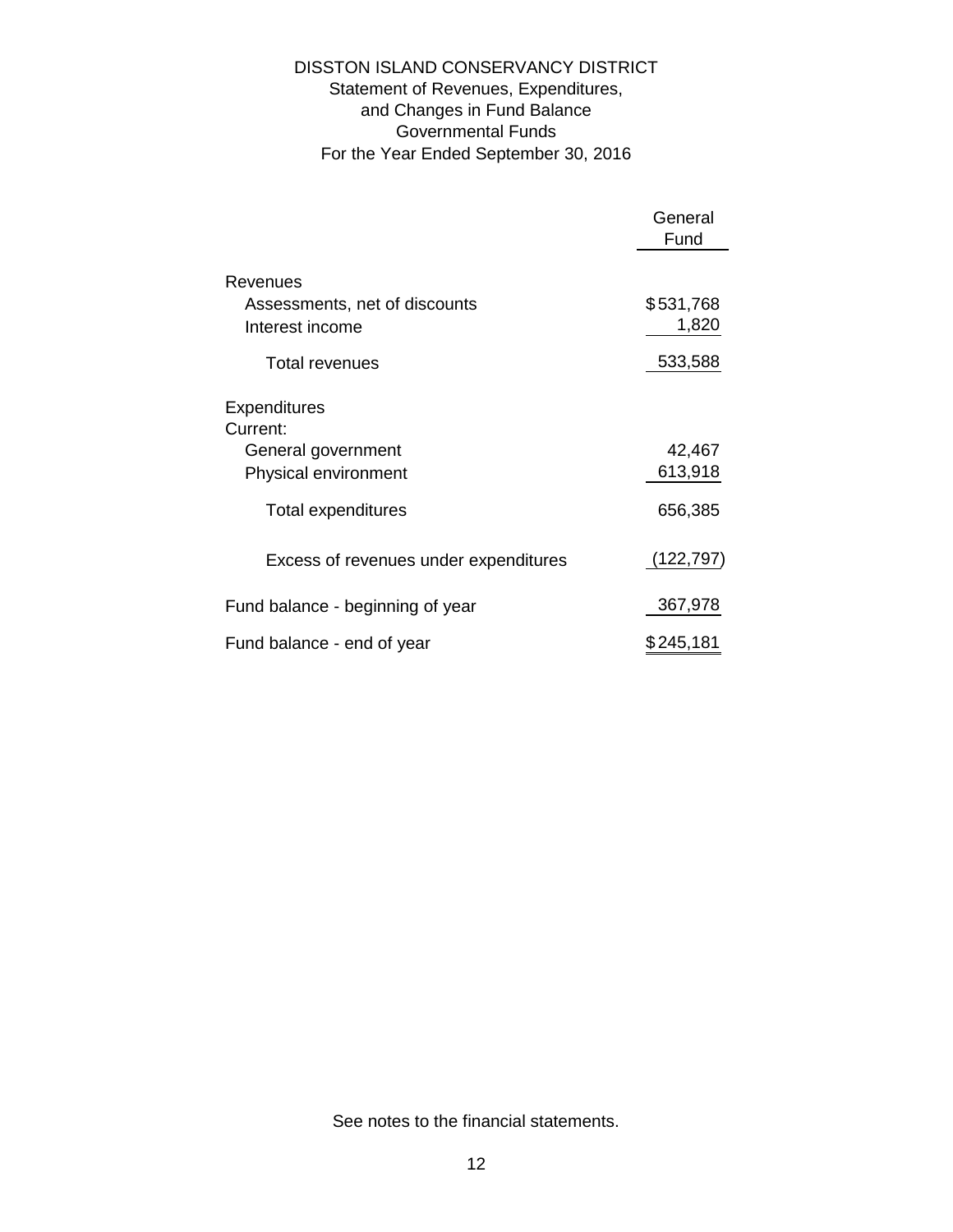## DISSTON ISLAND CONSERVANCY DISTRICT Reconciliation of the Statement of Revenues, Expenditures, and Changes in Fund Balance of Governmental Funds to the Statement of Activities For the Fiscal Year Ended September 30, 2016

| Net change in fund balance - total governmental funds                                                                                                                                                  | \$ (122, 797) |
|--------------------------------------------------------------------------------------------------------------------------------------------------------------------------------------------------------|---------------|
| Amounts reported for governmental activities in the statement<br>of activities are different because:                                                                                                  |               |
| Governmental funds report capital outlays as expenditures;<br>however, the cost of capital assets is eliminated in the<br>statement of activities and capitalized in the statement of<br>net position. | 103,584       |
| Depreciation on capital assets is not recognized in the<br>governmental fund financial statements, but is reported<br>as an expense in the statement of activities.                                    | (56, 347)     |
| The net effect of various transactions involving available<br>financial resources                                                                                                                      | (2, 465)      |
| Change in net position of governmental activities                                                                                                                                                      | 78,025        |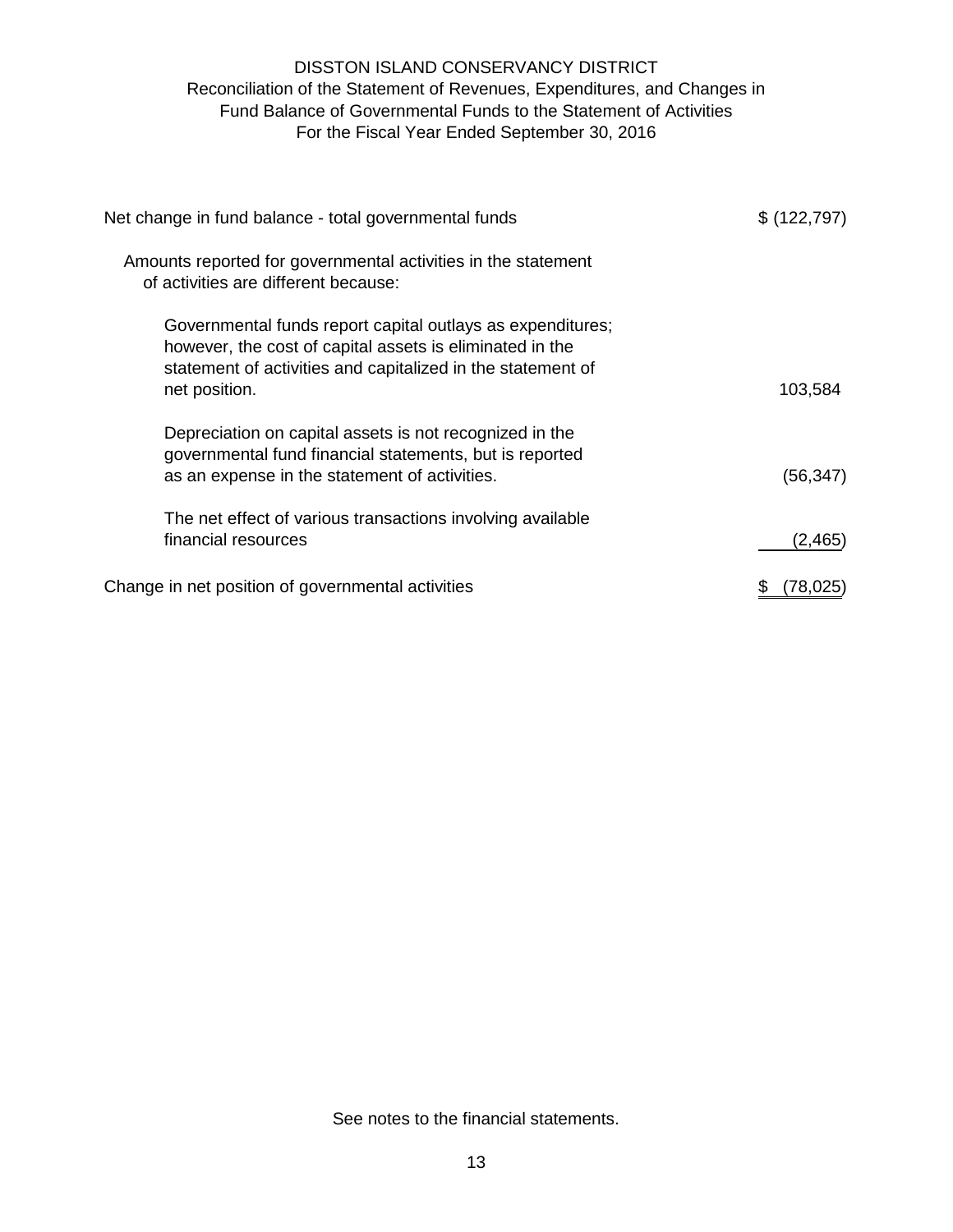The accounting methods and procedures adopted by Disston Island Conservancy District conform to generally accepted accounting principles as applied to governmental entities. The following notes to the financial statements are an integral part of the District's Annual Financial Report.

#### NOTE 1 - SUMMARY OF SIGNIFICANT ACCOUNTING POLICIES

#### Financial Reporting Entity

Disston Island Conservancy District was created by Florida Statutes, Chapter 9977, Acts of 1923. The operations of the District are fundamentally governed by special acts pertaining to the District which have been codified by Chapter 2000-447, Laws of Florida, Acts of 2000.

The District is an independent special district created pursuant to the method authorized in Chapter 298 of the Florida Statutes. A three-member Board of Supervisors elected by the landowners of the District governs the District. The Board administers the policies emanating from its statutory powers and authority.

The Board has the responsibility for:

- 1. Assessing and levying assessments.
- 2. Approving budgets.
- 3. Exercising control over facilities and properties.
- 4. Controlling the use of funds generated by the District.
- 5. Approving the hiring and firing of key personnel.
- 6. Financing improvements.

The financial statements were prepared in accordance with Governmental Accounting Standards Board (GASB) Statements. Under the provisions of those standards, the financial reporting entity consists of the primary government, organizations for which the District is considered to be financially accountable, and other organizations for which the nature and significance of their relationship with the District are such that, if excluded, the financial statements of the District would be considered incomplete or misleading. There are no entities considered to be component units of the District: therefore, the financial statements include only the operations of the District.

#### Basic Financial Statements - Government-Wide Statements

The District's basic financial statements include both government-wide (reporting the District as a whole) and fund financial statements. Both the government-wide and fund financial statements categorize primary activities as either governmental or business-type. The District's drainage activities and general administrative services are classified as governmental activities.

In the government-wide Statement of Net Position, the governmental activities columns are presented on a consolidated basis by column, and are reported on a full accrual, economic resource basis, which recognizes all long-term assets and receivables as well as long-term debt and obligations. The District's net position is reported in three parts - invested in capital assets, net of related debt; restricted net position; and unrestricted net position. The District first utilizes restricted resources to finance qualifying activities.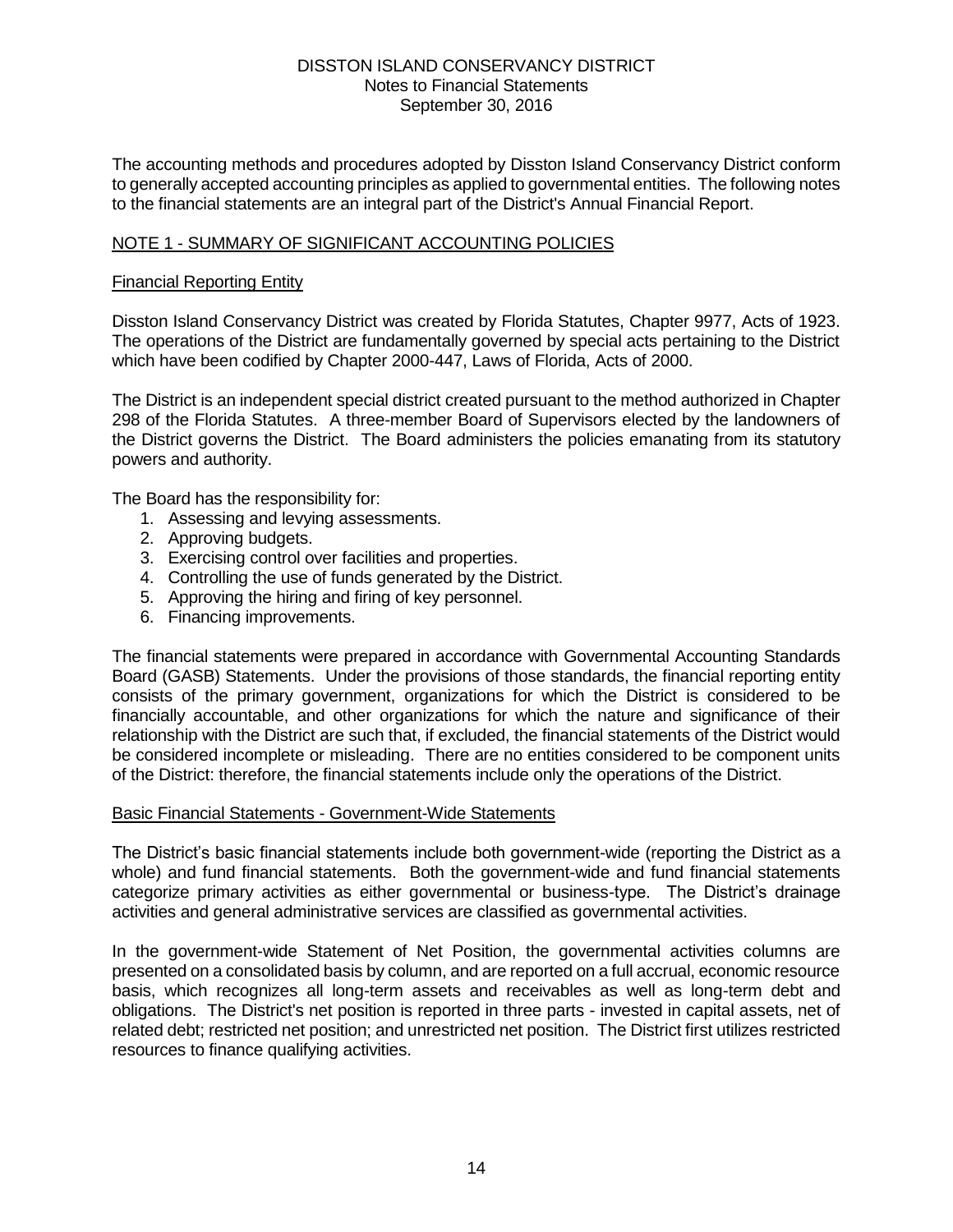#### NOTE 1 - SUMMARY OF SIGNIFICANT ACCOUNTING POLICIES (continued)

#### Basic Financial Statements - Government-Wide Statements (continued)

The government-wide Statement of Activities reports both the gross and net cost of the District's functions and activities. The functions are also supported by general government revenues. The Statement of Activities reduces gross expenses (including depreciation) by related program revenues (assessments), operating and capital grants. Program revenues must be directly associated with the District's functions and activities.

This government-wide focus is more on the sustainability of the District as an entity and the change in the District's net position resulting from the current year's activities.

#### Basic Financial Statements - Fund Financial Statements

The financial transactions of the District are reported in individual funds in the fund financial statements. Each fund is accounted for by providing a separate set of self-balancing accounts that comprises it assets, deferred outflow of resources, liabilities, deferred inflow of resources, reserves, fund equity, revenues, and expenditures/expenses. The various funds are reported by generic classification within the financial statements.

The emphasis in fund financial statements is on the major funds in either the governmental or business-type activities categories. Nonmajor funds by category are summarized into a single column. GASB Statement No. 34 sets forth minimum criteria (percentage of the assets, liabilities, revenues, or expenditures/expenses of either fund category or the governmental and enterprise combined) for the determination of major funds. The General Fund, the only fund of the District, is a governmental fund and is considered a major fund in these financial statements.

The following fund types are used by the District:

#### Governmental Funds

The focus of the governmental funds' measurement (in the fund statements) is upon determination of financial position and changes in financial position (sources, uses, and balances of financial resources) rather than upon net income. The following is a description of the governmental fund of the District:

#### General Fund

The General Fund is the general operating fund of the District. It is used to account for all financial resources except those required to be accounted for in another fund.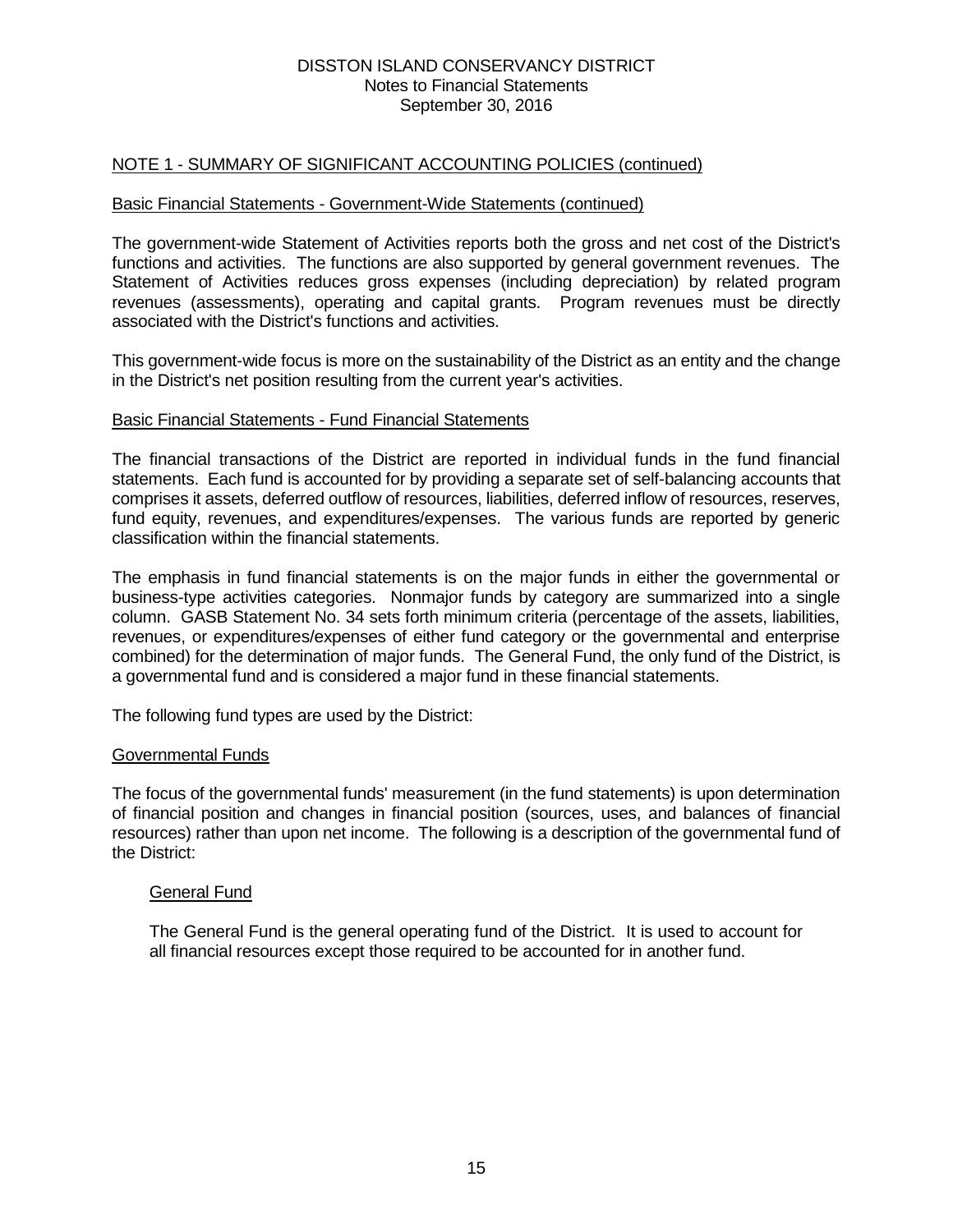#### NOTE 1 - SUMMARY OF SIGNIFICANT ACCOUNTING POLICIES (continued)

#### Basis of Accounting

Basis of accounting refers to the point at which revenues or expenditures/expenses are recognized in the accounts and reported in the financial statements. It relates to the timing of the measurements made regardless of the measurement focus applied.

#### Full Accrual

The governmental activities in the government-wide financial statements are presented on the full accrual basis of accounting. Revenues are recognized when earned and expenses are recognized when incurred.

#### Modified Accrual

The governmental funds financial statements are presented on the modified accrual basis of accounting. Under the modified accrual basis of accounting, revenues are recorded when susceptible to accrual; i.e., both measurable and available. "Available" means collectible within the current period or within 60 days after the year end. Expenditures are generally recognized under the modified accrual basis of accounting when the related liability is incurred. The exception to this rule is that principal and interest on general obligation long-term debt, if any, is recognized when due.

#### Deposits and Investments

For financial reporting purposes, the District considers cash and cash equivalents to be cash on hand, cash in banks, certificates of deposit, regardless of maturity, and short-term investments with maturities less than three months when acquired.

District investments with a maturity of one year or less when purchased are stated at cost or amortized cost. District investments with a maturity greater than one year are stated at fair value in accordance with GASB Statement No. 31.

The District does not have an adopted investment policy since it follows Florida Statute 218.45 for investment decisions. Florida Statutes authorize investments that include money market accounts, savings accounts and certificates of deposit at banks certified as qualified public depositories by the State of Florida, repurchase agreements, Florida PRIME, obligations of the U.S. Government, and certain bond mutual funds.

The District follows state statutes for allowable investments. However, state statutes do not specifically address the risks disclosed in GASB No. 40. No policy exists for the following risks: credit risk, custodial credit risk, concentration of credit risk, interest rate risk, and foreign currency risk.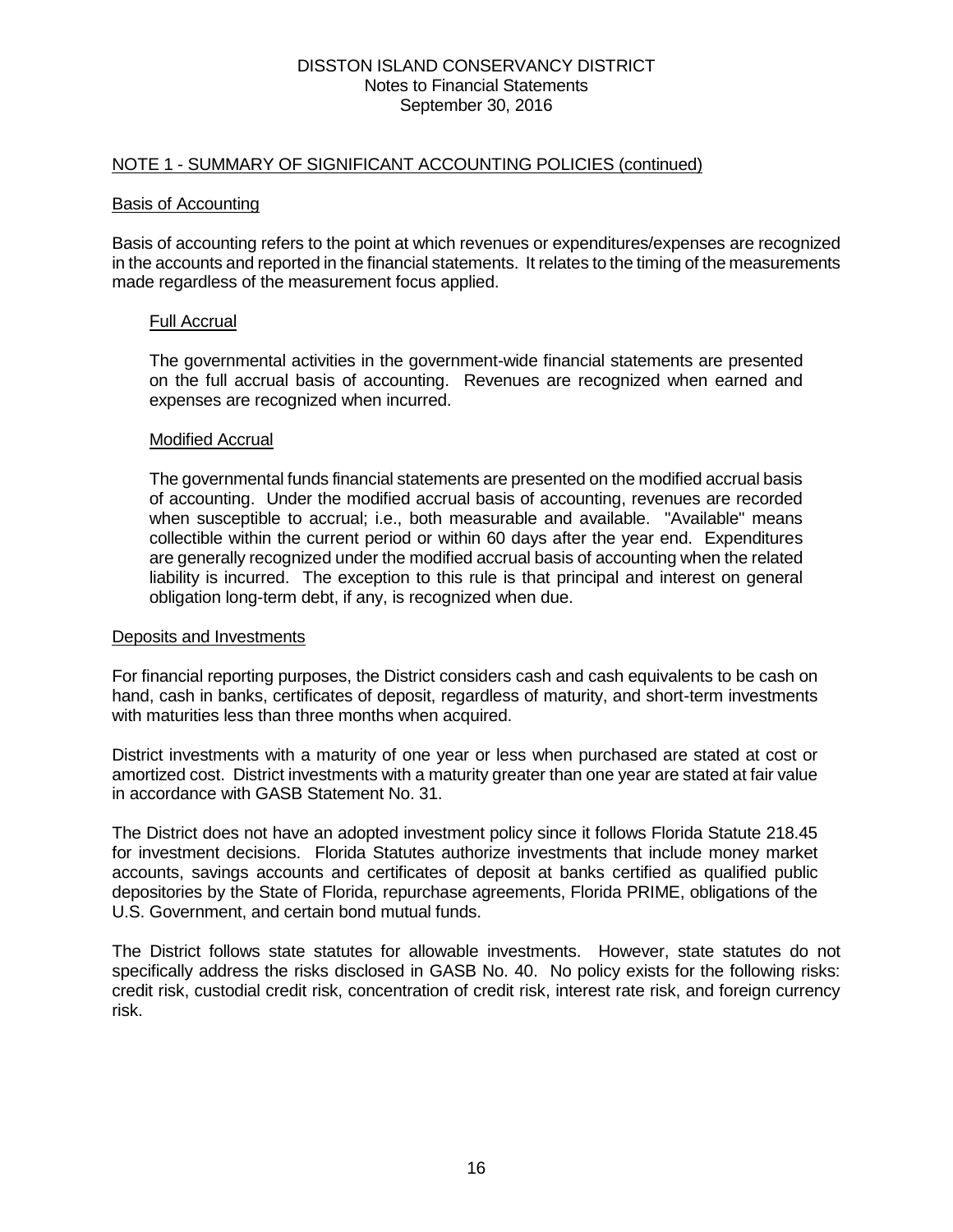#### NOTE 1 - SUMMARY OF SIGNIFICANT ACCOUNTING POLICIES (continued)

#### Deposits and Investments (continued)

Investments consist of interest-bearing bank accounts at financial institutions that qualify as public depositories and Florida PRIME. These funds are insured by the Federal Deposit Insurance Corporation or by collateral pursuant to the Florida Securities for Public Deposits Act (Florida Statutes 280).

Florida PRIME meets the requirements of and is classified as a "2a-7 like" pool. The SBA is not a registrant with, nor regulated by, the Securities and Exchange Commission or any other regulatory agency; however, Florida PRIME has adopted operating procedures consistent with the requirement for a "2a-7 like" pool and the fair value of the position in the pool is equal to the value of the pool's shares. Such investments are stated at amortized cost in the accompanying financial statements. Florida PRIME is rated by Standard and Poors and is currently rated AAAm. The dollar weighted average maturity (WAM) of Florida PRIME at September 30, 2016, is 50 days. Next interest rate reset dates for floating rate securities are used in the calculation of the WAM. The weighted average life (WAL) of Florida PRIME at September 30, 2016, is 70 days.

#### Receivables

All receivables are reported at their gross value and where appropriate, are reduced by the estimated portion that is expected to be uncollectible.

#### Capital Assets

Capital assets purchased or acquired are reported at historical cost or estimated historical cost. Contributed assets are reported at fair market value as of the date received. Additions, improvements and other capital outlays that significantly extend the useful life of an asset are capitalized. Other costs incurred for repairs and maintenance are expensed as incurred. Depreciation on all assets is provided on the straight-line basis over the following useful lives:

| <b>Buildings</b>        | 15 - 30 years  |
|-------------------------|----------------|
| Machinery and equipment | $5 - 10$ years |
| Improvements            | 10 - 20 years  |
| General infrastructure  | 10 - 50 years  |

GASB Statement No. 34 requires the District to report and depreciate new infrastructure assets. Infrastructure assets include roads, bridges, canals, and pumping stations. These infrastructure assets are likely to be the largest asset class of the District. Neither their historical cost nor related depreciation had historically been reported in the financial statements prior to September 30, 2003. The District is classified as a Phase 3 Government in accordance with the definitions contained in GASB 34. A Phase 3 Government is not required to report their major general infrastructure assets retroactively. The District elected to report their general infrastructure assets on a prospective basis beginning September 30, 2003.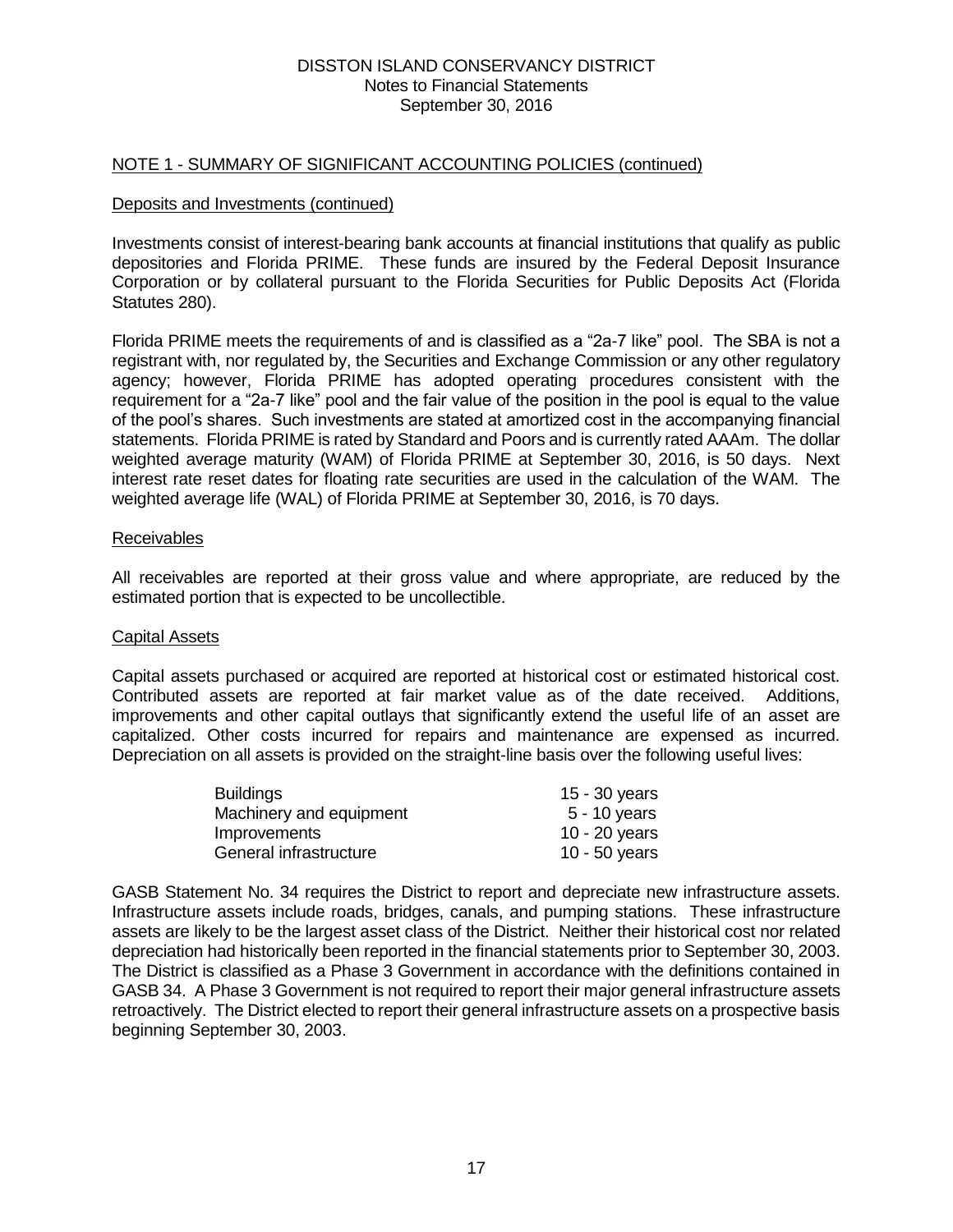#### NOTE 1 - SUMMARY OF SIGNIFICANT ACCOUNTING POLICIES (continued)

#### Net Position and Fund Balance

#### Government-Wide Net Position

Government-Wide net position is divided into three categories:

- Net investment in capital assets consist of the historical cost of capital assets less accumulated depreciation and less any debt that remains outstanding and was used to finance those assets.
- Restricted consist of amounts constrained to specific purposes by their providers (such as grantors, bondholders, higher levels of government, and contributors), through constitutional provisions, by enabling legislation, or contributor restrictions.
- Unrestricted all other net position is reported in this category.

#### Governmental Fund Balances

Governmental fund balances consist of the following:

- Nonspendable amounts that are not in spendable form (such as prepaid expenses, or long term investments) or are required to be maintained intact.
- Restricted amounts constrained to specific purposes by their providers (such as grantors, bondholders, and higher levels of government), through constitutional provisions, or by enabling legislation.
- Committed amounts constrained to specific purposes by the District itself, using its highest level of decision-making authority (i.e. Board members) and its highest level action (i.e. Resolution). To be reported as committed, amounts cannot be used for any other purpose unless the District takes the same highest level action to remove or change the constraint.
- Assigned amounts the District intends to use for a specific purpose. Intent can be expressed by the Board of Supervisors.
- Unassigned amounts that are available for any purpose. Positive amounts are reported only in the General Fund.

When an expenditure is incurred for purposes for which both restricted and unrestricted (committed, assigned, or unassigned) amounts are available, it is the policy of the District to generally consider restricted amounts to have been reduced first. When an expenditure is incurred for purposes for which amounts in any of the unrestricted fund balance classifications could be used, it is the policy of the District that committed amounts would be reduced first, followed by assigned amounts. In both instances, when a proposed expenditure is made with specific balances identified as the source of the funding, that specific fund balance will be used.

#### Revenues

Substantially all governmental fund revenues are accrued. Assessments are billed and collected within the same period in which the taxes are levied. Subsidies and grants which finance either capital or current operations, are reported as nonoperating revenue based on GASB Statement No. 33. In applying GASB Statement No. 33 to grant revenues, the provider recognizes liabilities and expenses and the recipient recognizes receivables and revenue when the applicable eligibility requirements, including time requirements, are met. Resources transmitted before the eligibility requirements are met are reported as advances by the provider and deferred revenue by the recipient.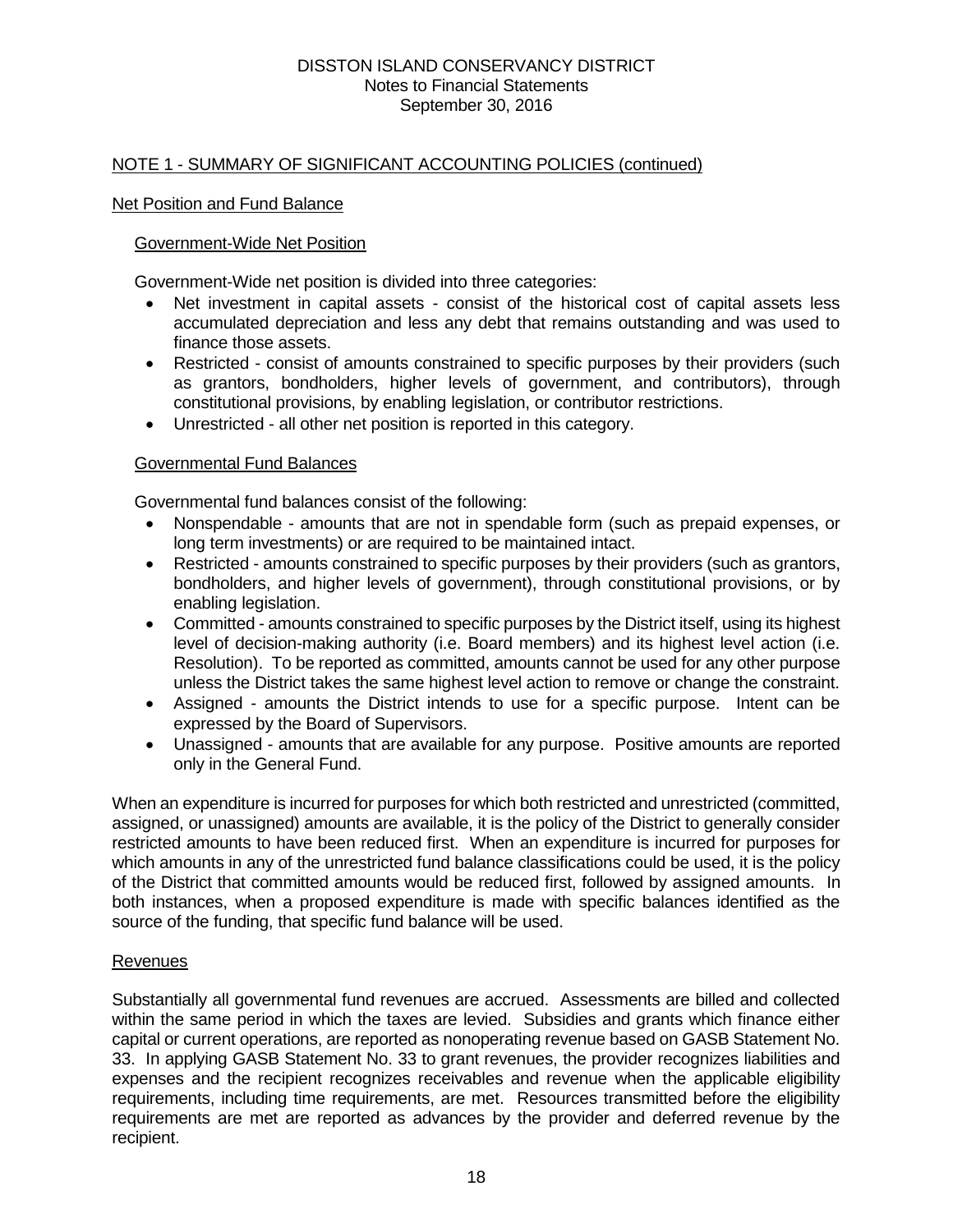#### NOTE 1 - SUMMARY OF SIGNIFICANT ACCOUNTING POLICIES (continued)

#### **Expenditures**

Expenditures are recognized when the related fund liability is incurred. Inventory costs are reported for governmental activities in the period the inventory items are used, rather than in the period purchased.

#### Capitalization Policy

The capitalization policy of the District is to capitalize all assets with a cost of \$750 or more with an expected life of two years or more.

#### Use of Estimates

The preparation of financial statements in conformity with the U.S. generally accepted accounting principles requires management to make estimates and assumptions that affect the reported amounts and disclosures. Accordingly, actual results may differ from those estimates.

#### Date of Management's Review

Management has evaluated subsequent events through June 21, 2017, the date on which the financial statements were available to be issued.

#### Budgets and Budgetary Accounting

The District follows these procedures in establishing the budgetary data reflected in the financial statements:

- 1. The Chairman submits to the Board of Supervisors a proposed operating budget for the upcoming fiscal year. The operating budget includes proposed expenditures and the means of financing them.
- 2. A public hearing is held to obtain taxpayer comments.
- 3. Subsequent to the public meeting, the Board legally adopts the budget.
- 4. All budget changes must be approved by the Board of Supervisors.
- 5. The budget for the General Fund is adopted on a basis consistent with generally accepted accounting principles.
- 6. Total budgeted amounts reflect all amendments approved by the Board of Supervisors. Line item changes made during the year were approved by the Board of Supervisors.

#### **Encumbrances**

Encumbrance accounting, under which purchase orders and other commitments for the expenditure of monies are recorded in order to reserve that portion of the applicable appropriation, is not employed in the District's accounting system.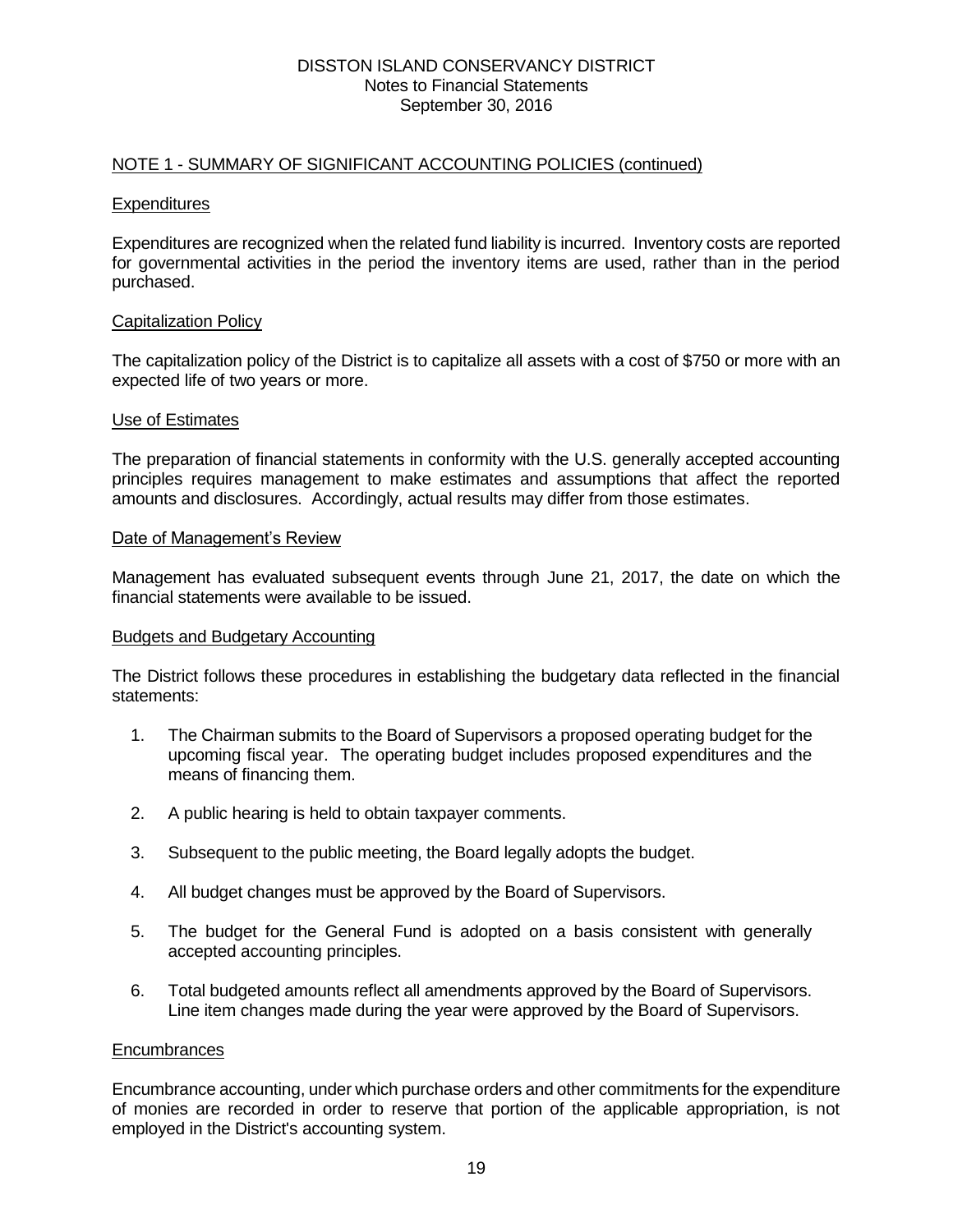#### NOTE 2 - ASSESSMENTS

The assessment levy of the District is established by the Board of Supervisors, and becomes an enforceable lien on the property on January 1 of the following year. On June 9, 2015, the District levied an assessment rate of \$30 per acre for the fiscal year ended September 30, 2016.

All assessments are due and payable on November 1 of each year or as soon thereafter as the tax roll is delivered to the county tax collector. Liens are placed on property as of January 1. All unpaid assessments become delinquent on April 1 following the year in which they are assessed. Discounts are allowed for early payment at the rate of 4% in the month of November, 3% in the month of December, 2% in the month of January and 1% in the month of February. The assessments paid in March are without discount.

On or prior to June 1 following the assessment year, certificates are sold for all delinquent taxes on real property. After sale, tax certificates bear interest of 18% per year or at any lower rate bid by the buyer. Application for a tax deed on any unredeemed tax certificates may be made by the certificate holder after a period of two years. Unsold certificates become the property of the District, earning interest at a rate of 18% per year.

#### NOTE 3 – CASH, DEPOSITS, AND INVESTMENTS

#### Cash

At year end, the District's cash consisted of funds in a non-interest bearing bank account in a financial institution which has been designated a qualified public depository. The non-interest bearing bank account totaled \$3,428 at September 30, 2016.

#### Deposits in Banks

At September 30, 2016, the carrying amount of the District's non-interest and interest-bearing bank accounts was \$249,162 and the banks' balances were \$289,402. The difference was due to checks that had been written but not yet paid by the banks and deposits in transit.

These deposits are insured by the Federal Deposit Insurance Corporation or by collateral pursuant to the Florida Security for Public Deposits Act (Florida Statutes Chapter 280). Under this Act, financial institutions that qualify as public depositories pledge securities that have a market value equal to 50% - 125% of the average daily balance for each month of all public deposits in excess of applicable deposit insurance. The Public Depository Security Trust Fund has a procedure to allocate and recover losses in the event of default or insolvency. When public deposits are made with Chapter 280, no public depositor shall be liable for any loss thereof.

#### Investments

Florida Statutes authorize investments that include money market accounts, savings accounts repurchase agreements, the Florida State Board of Administration (SBA) Florida PRIME, obligations of the U.S. Government, governmental agencies guaranteed by the U.S. Government, and certain bond mutual funds.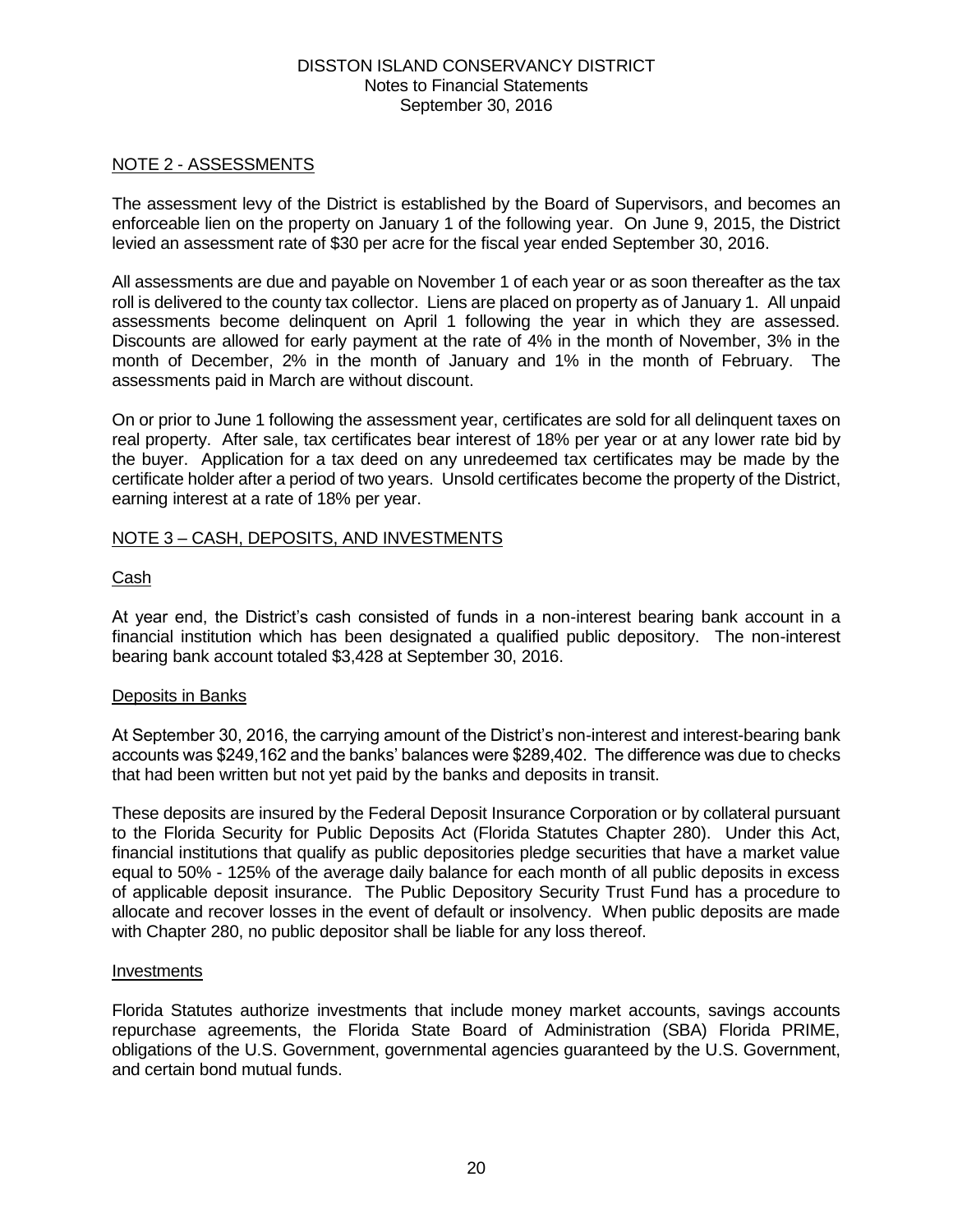#### NOTE 3 - INVESTMENTS AND DEPOSITS IN BANKS (continued)

#### Investments (continued)

During the year, investments consisted of interest-bearing bank accounts, deposits, and Florida PRIME. At September 30, 2016, the District had the following investments:

| Interest-bearing bank accounts | \$245,735 |
|--------------------------------|-----------|
| Deposits                       | 170       |
| Florida PRIME                  | -33       |
|                                | \$245,938 |

The District's use of short-term interest-bearing bank accounts in financial institutions that are covered by federal depository insurance or collateral pledged under Florida Statutes Chapter 280, makes credit risk, custodial risk, concentration of credit risk, interest rate risk, and foreign currency risk nominal or nonexistent in regards to these accounts.

#### Investments - Florida PRIME

The District invested surplus funds in an external investment pool, Florida PRIME. Florida PRIME is governed Chapters 215 and 218, Florida Statutes, and SBA Rules, Chapter 19-7, Florida Administrative Code. The purpose of Chapter 218, Part IV, Florida Statutes, is to promote, through State assistance, the maximization of net interest earnings on invested surplus funds of units of local government, based on the principles of investor protection, mandated transparency, and proper governance, with the goal of reducing the need for imposing additional taxes. The primary investment objectives, in priority order, are safety, liquidity, and competitive returns with minimization of risks.

The Board of Trustees of the SBA (Trustees) consists of the Governor, as Chairman, the Chief Financial Officer, as Treasurer, and the Attorney General, as Secretary. The Trustees will annually certify that Florida PRIME complies with the requirements of Chapter 218, Florida Statutes, and that the management of Florida PRIME is in accord with best investment practices.

The Trustees delegate the administrative and investment authority to manage Florida PRIME to the Executive Director of the SBA, subject to applicable Florida law. The Trustees appoint an Investment Advisory Council and a Participant Local Government Advisory Council. Both Councils will, at least annually, review this policy and any proposed changes prior to its presentation to the Trustees and will undertake other duties set forth in applicable Florida law.

As a Florida PRIME participant, the District invests in pools of investments whereby the District owns a share of the respective pool, not the underlying securities. In March 1997, GASB issued Statement 31 titled "Accounting and Financial Reporting for Certain Investments and for External Investment Pools." GASB 31 defines an external investment pool as an arrangement that commingles (pools) the monies of more than one legally separate entity and invests, on the participants' behalf, in an investment portfolio; one or more of the participants is not part of the sponsor's reporting entity. GASB 31 applies to Florida PRIME.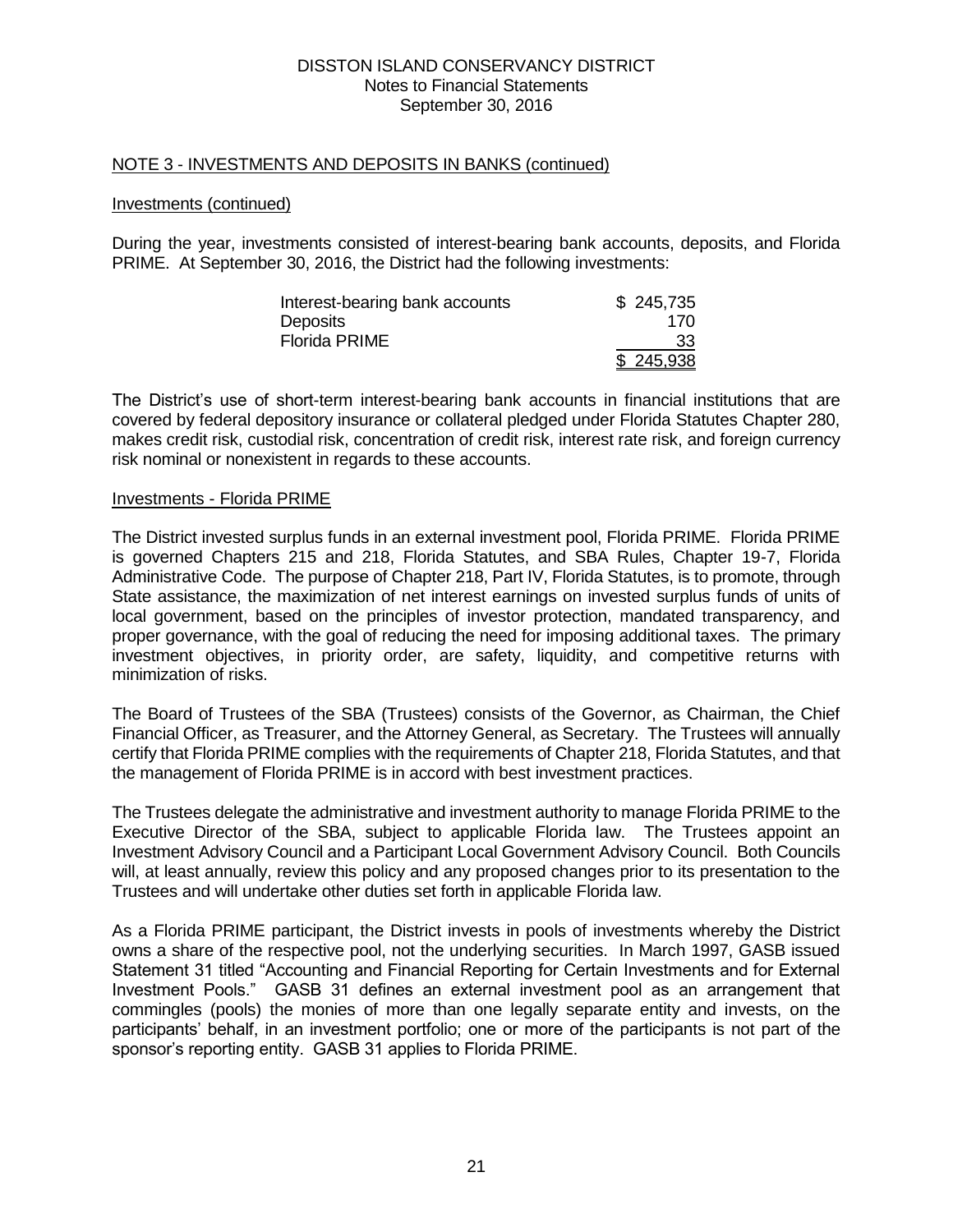#### NOTE 3 - INVESTMENTS AND DEPOSITS IN BANKS (continued)

#### Investments (continued)

GASB 31 outlines the two options for accounting and reporting for money market investment pools as either "2a-7 like" or fluctuating net asset value (NAV). GASB 31 describes a "2a-7 like" pool as an "external investment pool that is not registered with the Securities and Exchange Commission (SEC) as an investment company, but nevertheless has a policy that it will, and does, operate in a manner consistent with Rule 2a-7 under the Investment Company Act of 1940 (the 1940 Act)".

In June 2010, GASB issued Statement 59, titled "Financial Instruments Omnibus." GASB 59 clarifies the definition of a "2a-7 like" pool as an "external investment pool that operates in conformity with the Securities and Exchange Commission's (SEC) Rule 2a-7 as promulgated under the Investment Company Act of 1940, as amended". To qualify as a 2a-7 like pool, the pool should satisfy all SEC requirements of Rule 2a-7, including that a group of individuals fulfills the functions of a board of directors. The pool is not required to register with the SEC.

In December 2015, GASB issued Statement 79 titled "Certain External Investment Pools and Pool Participants" in response to the SEC's amendments in 2014 to regulations that apply to money market funds. GASB 79 addresses accounting and financial reporting for certain external investment pools and pool participants. Specifically, it establishes criteria for an external investment pool to qualify for making the election to measure all of its investments at amortized cost for financial reporting purposes. If the external investment pool meets the criteria of GASB 79 and measures all of its investments at amortized cost, the pool's participants also should measure their investments in that external investment pool at amortized cost for financial reporting purposes. There are no limitations or restrictions on withdrawals from Florida PRIME. Although in the occurrence of an event that has a material impact on liquidity or operations of the trust fund, the fund's executive director may limit contributions to or withdrawals from the trust fund for a period of 48 hours.

#### Investment Policies

GASB 40 requires the description of investment policies that are related to certain risks. It is our interpretation of GASB 40 that participants in an investment pool should disclose information related to credit risk and interest rate risk. Therefore, the District is disclosing the investment policies that relate to credit risk and interest rate risk. All Florida PRIME's investment policies can be found at [www.sbafla.com/prime.](http://www.sbafla.com/prime)

#### Credit Risk

Florida PRIME is rated by Standard and Poor's Rating Services. The current rate is AAAm.

#### Interest Rate Risk

The dollar weighted average maturity (WAM) of Florida PRIME at September 30, 2016, is 50 days. Next interest rate reset dates for floating rate securities are used in the calculation of the WAM. The weighted average life (WAL) of Florida PRIME at September 30, 2016, is 70 days.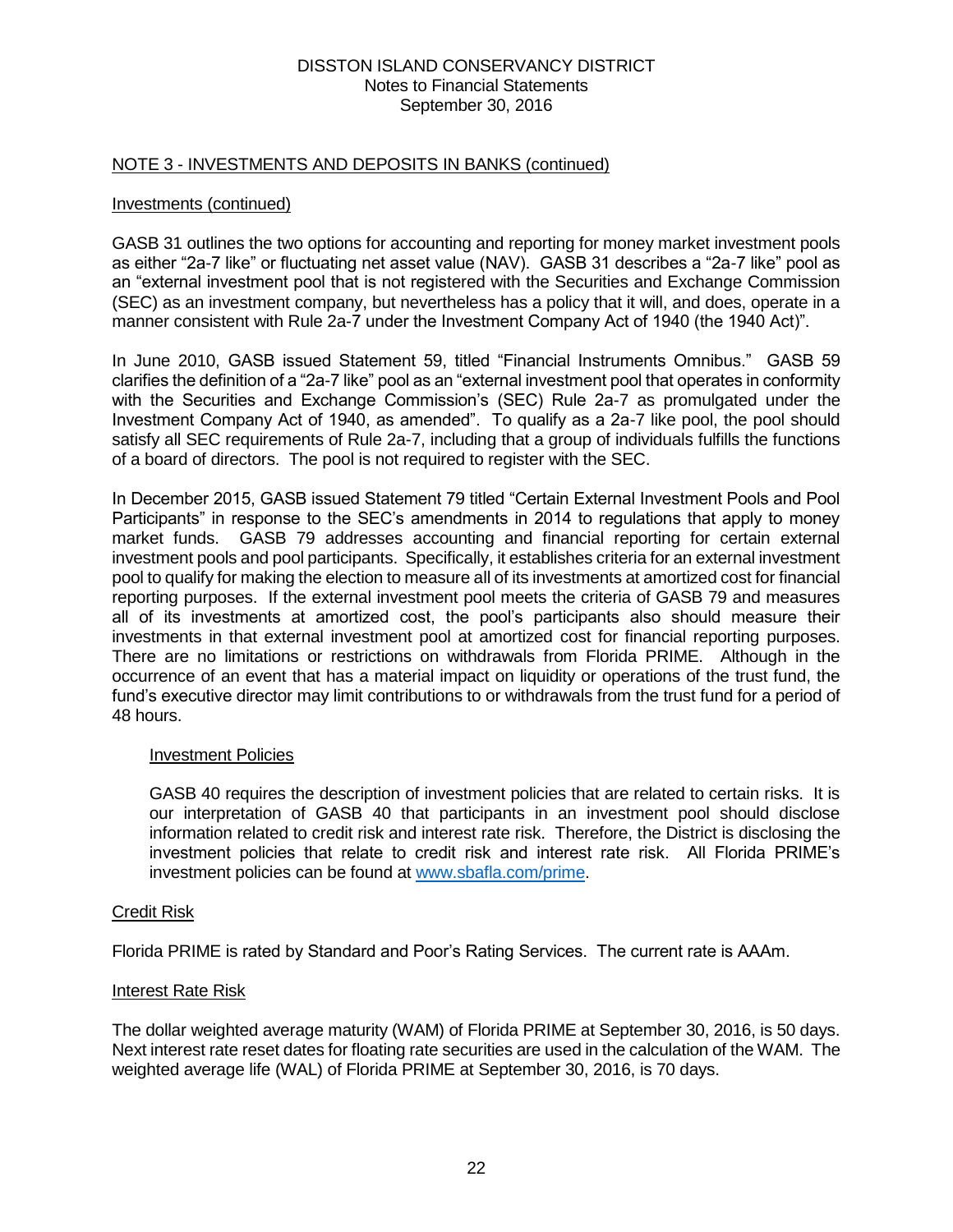#### NOTE 4 - CAPITAL ASSETS

Capital asset activity for the fiscal year ended September 30, 2016, was as follows:

|                                                | <b>Balance</b><br>October 1,<br>2015 | <b>Additions</b> | <b>Deletions</b>     | <b>Balance</b><br>September 30,<br>2016 |
|------------------------------------------------|--------------------------------------|------------------|----------------------|-----------------------------------------|
| Machinery and<br>equipment<br>Less accumulated | \$1,334,101                          | \$103,584        | \$<br>$\blacksquare$ | \$1,437,685                             |
| depreciation                                   | 782,424                              | 56,347           |                      | 838,771                                 |
|                                                | 551,677                              | 47,237           |                      | 598,914                                 |

#### NOTE 5 - RISK MANAGEMENT

The District is exposed to various risks of loss related to torts, theft of, damage to, and destruction of assets and errors and omissions. The District is a member of the insurance program sponsored by the Florida League of Cities for general liability and public officials' liability coverage. The program purchases excess and other specific coverages from third party carriers. Members of the program are billed annually for their portion of the coverage and are not assessable for unanticipated losses incurred by the program. Maximum liability coverage is \$2,000,000.

#### NOTE 6 - FUND BALANCE/NET POSITION

Classifications of the fund balance and restrictions of the net position of the District are created to either (1) satisfy intentions that require a portion of the fund balance/net position be segregated, or (2) identify the portion of the fund balance/net position that is not appropriable for future expenditures. A specific classification of the fund balance is as follows:

#### Nonspendable Fund Balance

This classification was created to represent the portion of the fund balance that is not available for current expenditures because the amount is not in spendable form. This amount is represented by fuel inventory and prepaid expenses.

#### NOTE 7 - SUBSEQUENT EVENTS

Subsequent events have been evaluated through June 21, 2017, which is the date the financial statements were available to be issued to the District.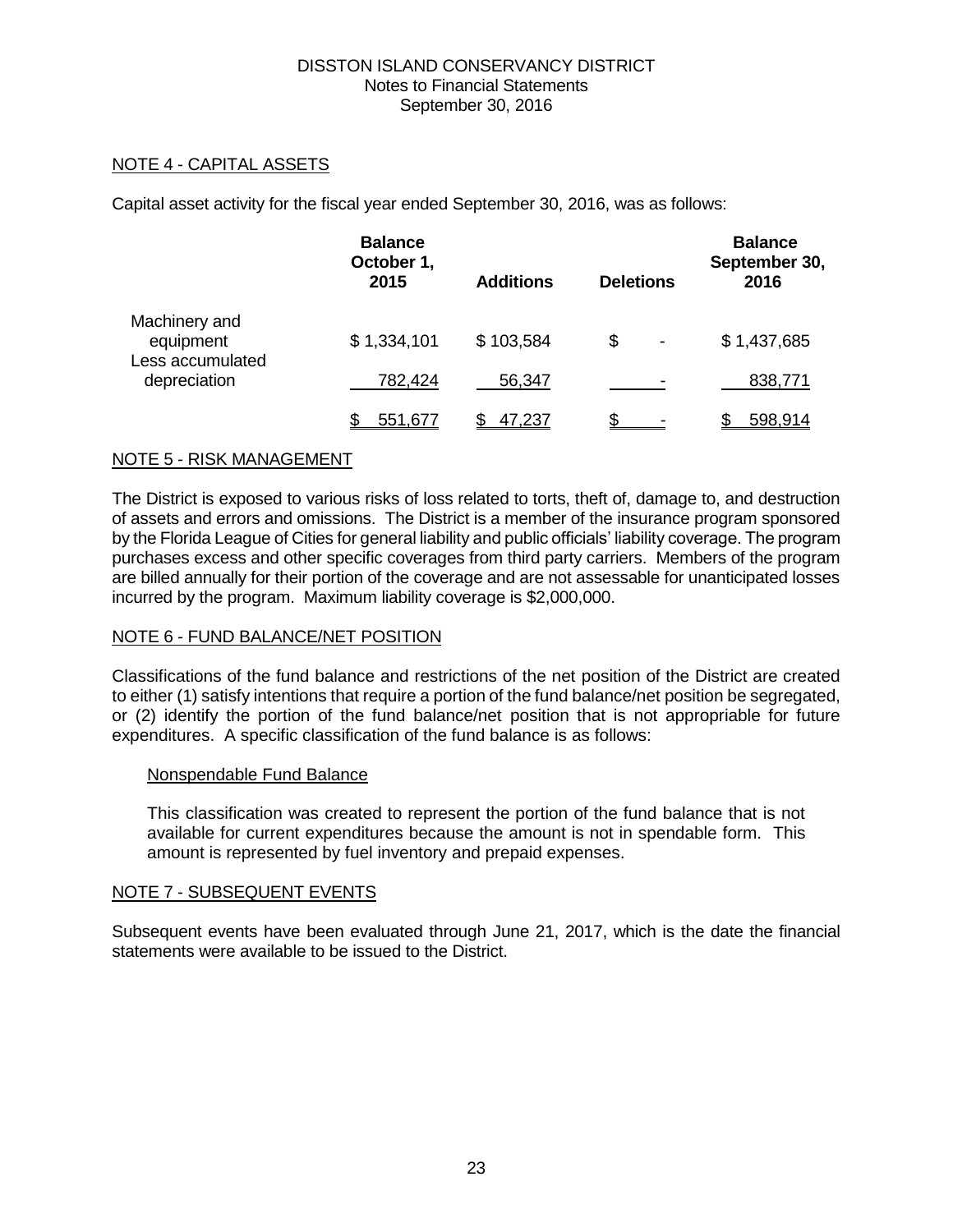#### For the Year Ended September 30, 2016 DISSTON ISLAND CONSERVANCY DISTRICT Schedule of Revenues, Expenditures, and Changes in Fund Balance - Budget and Actual - General Fund Required Supplementary Information

|                                 | <b>Budget</b> |               |            | Variance -<br>Favorable |  |
|---------------------------------|---------------|---------------|------------|-------------------------|--|
|                                 | Original      | Final         | Actual     | (Unfavorable)           |  |
| Revenues                        |               |               |            |                         |  |
| Assessments, net of discounts   | 535,701<br>\$ | \$535,701     | \$531,768  | \$<br>(3,933)           |  |
| Interest income                 |               |               | 1,820      | 1,820                   |  |
| <b>Total revenues</b>           | 535,701       | 535,701       | 533,588    | (2, 113)                |  |
| Expenditures                    |               |               |            |                         |  |
| General government              |               |               |            |                         |  |
| Assessing and collection fees   | 16,748        | 17,848        | 15,694     | 2,154                   |  |
| Accounting fees                 | 6,900         | 6,900         | 6,900      |                         |  |
| Insurance                       | 2,400         | 5,900         | 5,312      | 588                     |  |
| Audit fees                      | 5,350         | 5,350         | 5,250      | 100                     |  |
| Legal fees                      | 7,500         | 7,500         | 5,111      | 2,389                   |  |
| Other fees                      | 3,675         | 4,265         | 1,865      | 2,400                   |  |
| <b>Engineering fees</b>         | 2,400         | 2,400         | 1,200      | 1,200                   |  |
| Payroll taxes                   | 456           | 606           | 603        | 3                       |  |
| Office supplies and expenses    | 720           | 720           | 183        | 537                     |  |
| Special district annual fee     | 175           | 175           | 175        |                         |  |
| Legal advertising               | 261           | 261           | 174        | 87                      |  |
| Total general government        | 46,585        | 51,925        | 42,467     | 9,458                   |  |
| Physical environment            |               |               |            |                         |  |
| Pump plant maintenance          | 118,296       | 294,296       | 286,917    | 7,379                   |  |
| Fuel and power                  | 277,416       | 277,416       | 206,542    | 70,874                  |  |
| Canals and laterals maintenance | 14,400        | 16,900        | 16,875     | 25                      |  |
| Capital outlay                  | 306,250       | 122,410       | 103,584    | 18,826                  |  |
| Total physical environment      | 716,362       | 711,022       | 613,918    | 97,104                  |  |
| Total expenditures              | 762,947       | 762,947       | 656,385    | 106,562                 |  |
| Excess of revenues under        |               |               |            |                         |  |
| expenditures                    | \$ (227, 246) | \$ (227, 246) | (122, 797) | \$<br>104,449           |  |
| Fund balance, beginning of year |               |               | 367,978    |                         |  |
| Fund balance, end of year       |               |               | \$245,181  |                         |  |

See notes to required supplementary information.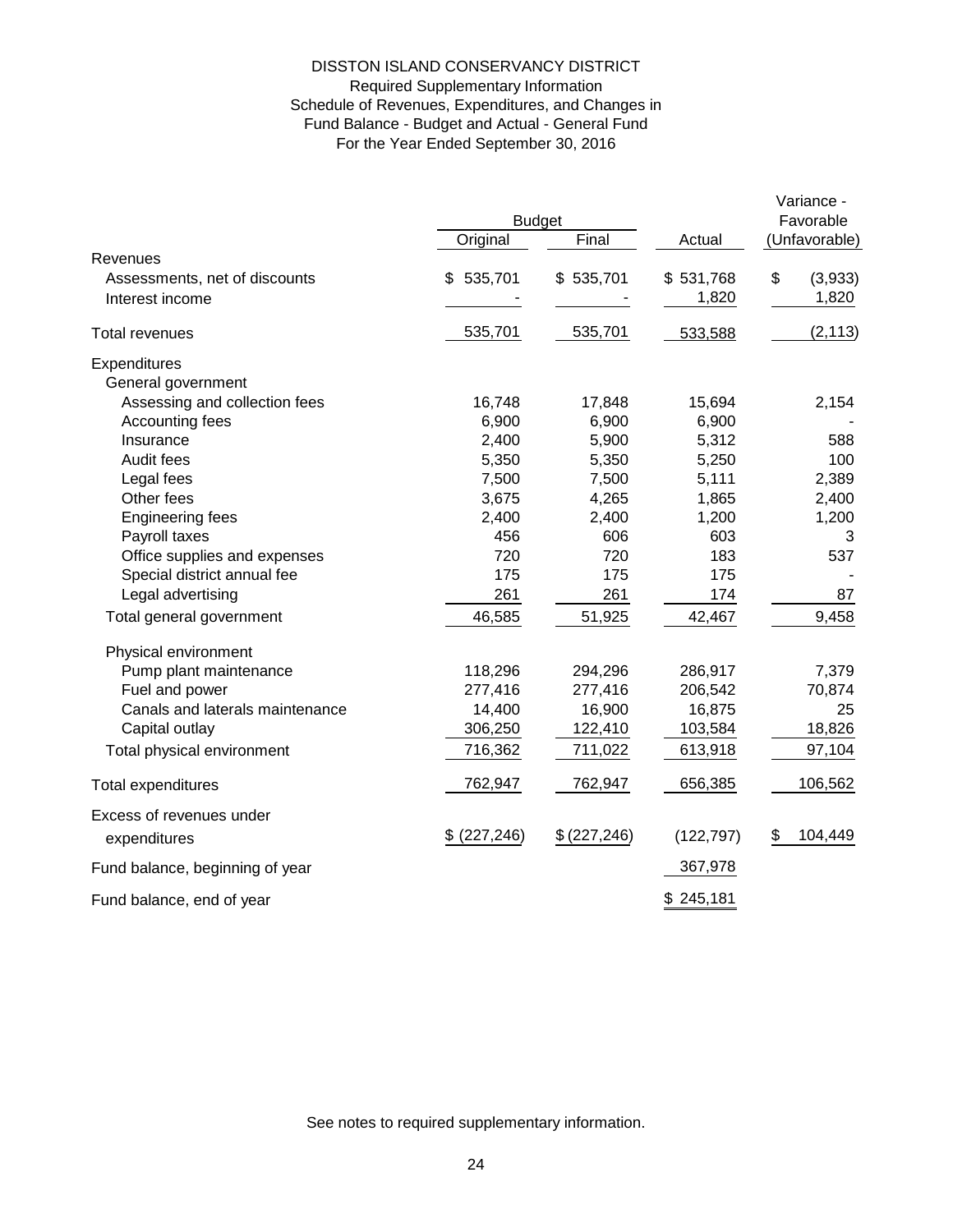#### DISSTON ISLAND CONSERVANCY DISTRICT Notes to Required Supplementary Information September 30, 2016

The District is required to establish a budgetary system and an approved Annual Budget for the General Fund. The District's budgeting process is based on estimates of cash receipts and cash expenditures which are approved by the Board. The budget approximates a basis consistent with accounting principles generally accepted in the United States of America (generally accepted accounting principles).

The legal level of budgetary control, the level at which expenditures may not exceed budget, is in the aggregate. Any amendments that increase the aggregate budgeted appropriations must be approved by the Board of Supervisors. Actual General Fund expenditures did not exceed appropriations for the fiscal year ended September 30, 2016.

Actual General Fund expenditures for the fiscal year ended September 30, 2016, were less than appropriations due primarily to anticipated costs which were not incurred in the current fiscal year.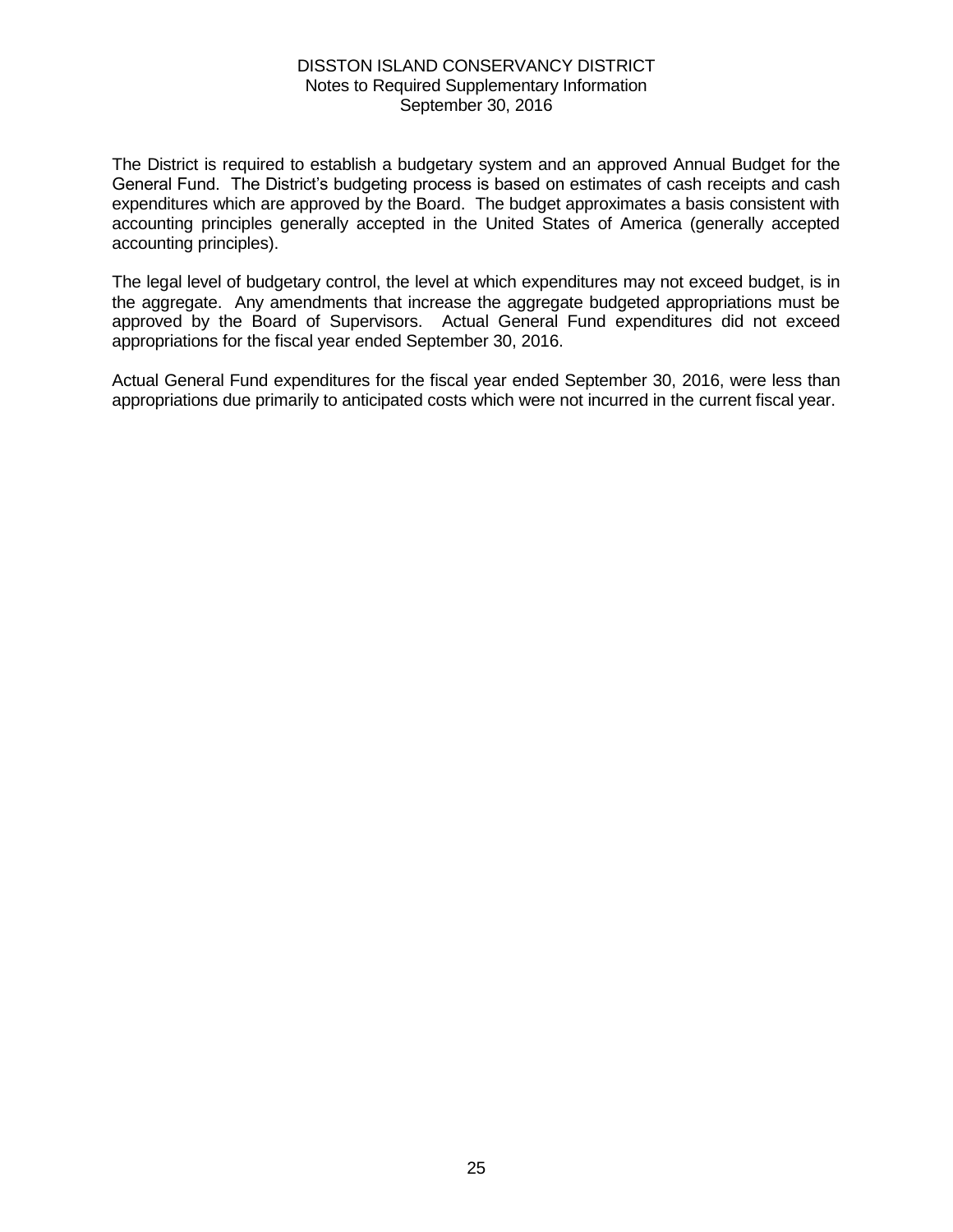## BOY, MILLER, KISKER & PERRY, P.A. **CERTIFIED PUBLIC ACCOUNTANTS**

**401 SOUTH W.C. OWEN AVENUE P.O. BOX 488 CLEWISTON, FLORIDA 33440** 

**90 YEOMANS AVENUE** P.O. BOX 490 **LABELLE, FLORIDA 33975** 

 $(863) 675 - 3777$ FAX (863) 675-0576 bmkpcpas@aol.com

**MEMBERS** 

**AMERICAN INSTITUTE OF CERTIFIED PUBLIC ACCOUNTANTS** 

**FLORIDA INSTITUTE OF CERTIFIED PUBLIC ACCOUNTANTS** 

(863) 983-5144  $(863)$  983-9164 FAX (863) 983-3765 bmkpcpas@aol.com

JOHN B. BOY, JR., C.P.A. DAVID N. MILLER, C.P.A. JOHN C. PERRY, C.P.A. AMY L. SWINDLE, C.P.A.

**INDEPENDENT AUDITOR'S REPORT ON** INTERNAL CONTROL OVER FINANCIAL REPORTING AND ON COMPLIANCE AND OTHER MATTERS BASED ON AN AUDIT OF FINANCIAL STATEMENTS PERFORMED IN ACCORDANCE WITH GOVERNMENT **AUDITING STANDARDS** 

**Board of Supervisors Disston Island Conservancy District** Clewiston, Florida

We have audited, in accordance with the auditing standards generally accepted in the United States of America and the standards applicable to financial audits contained in Government Auditing Standards, issued by the Comptroller General of the United States, the financial statements of the governmental activities and the major fund of Disston Island Conservancy District, as of and for the year ended September 30, 2016, and the related notes to the financial statements, which collectively comprise Disston Island Conservancy District's basic financial statements and have issued our report thereon dated June 21, 2017.

#### **Internal Control Over Financial Reporting**

In planning and performing our audit of the financial statements, we considered Disston Island Conservancy District's internal control over financial reporting (internal control) to determine the audit procedures that are appropriate in the circumstances for the purpose of expressing our opinion on the financial statements, but not for the purpose of expressing an opinion on the effectiveness of Disston Island Conservancy District's internal control. Accordingly, we do not express an opinion on the effectiveness of Disston Island Conservancy District's internal control.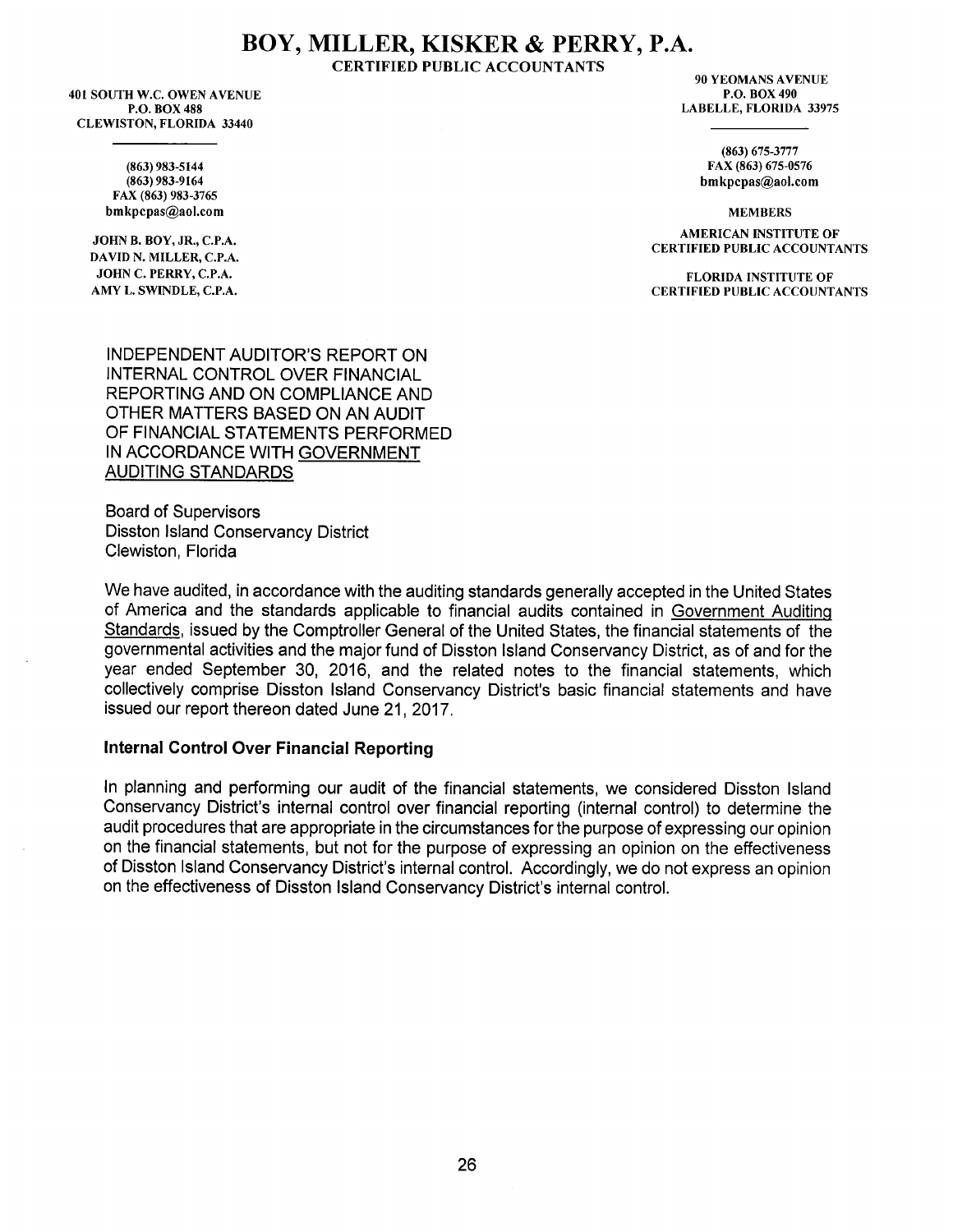A deficiency in internal control exists when the design or operation of a control does not allow management or employees, in the normal course of performing their assigned functions, to prevent, or detect and correct, misstatements on a timely basis. A material weakness is a deficiency, or a combination of deficiencies, in internal control such that there is a reasonable possibility that a material misstatement of the entity's financial statements will not be prevented, or detected and corrected on a timely basis. A significant deficiency is a deficiency, or a combination of deficiencies, in internal control that is less severe than a material weakness, yet important enough to merit attention by those charged with governance.

Our consideration of internal control was for the limited purpose described in the first paragraph of this section and was not designed to identify all deficiencies in internal control that might be material weaknesses or significant deficiencies. Given these limitations, during our audit we did not identify any deficiencies in internal control that we consider to be material weaknesses. However, material weaknesses may exist that were not identified.

#### **Compliance and Other Matters**

As part of obtaining reasonable assurance about whether Disston Island Conservancy District's financial statements are free from material misstatement, we performed tests of its compliance with certain provisions of laws, regulations, contracts, and grant agreements, noncompliance with which could have a direct and material effect on the determination of financial statement amounts. However, providing an opinion on compliance with those provisions was not an objective of our audit, and accordingly, we do not express such an opinion. The results of our tests disclosed no instances of noncompliance or other matters that are required to be reported under Government Auditing Standards.

## **Purpose of This Report**

The purpose of this report is solely to describe the scope of our testing of internal control and compliance and the results of that testing, and not to provide an opinion on the effectiveness of the entity's internal control or on compliance. This report is an integral part of an audit performed in accordance with Government Auditing Standards in considering the entity's internal control and compliance. Accordingly, this communication is not suitable for any other purpose.

Boy, Miller, Kisker + Perry, PA

Clewiston, Florida June 21, 2017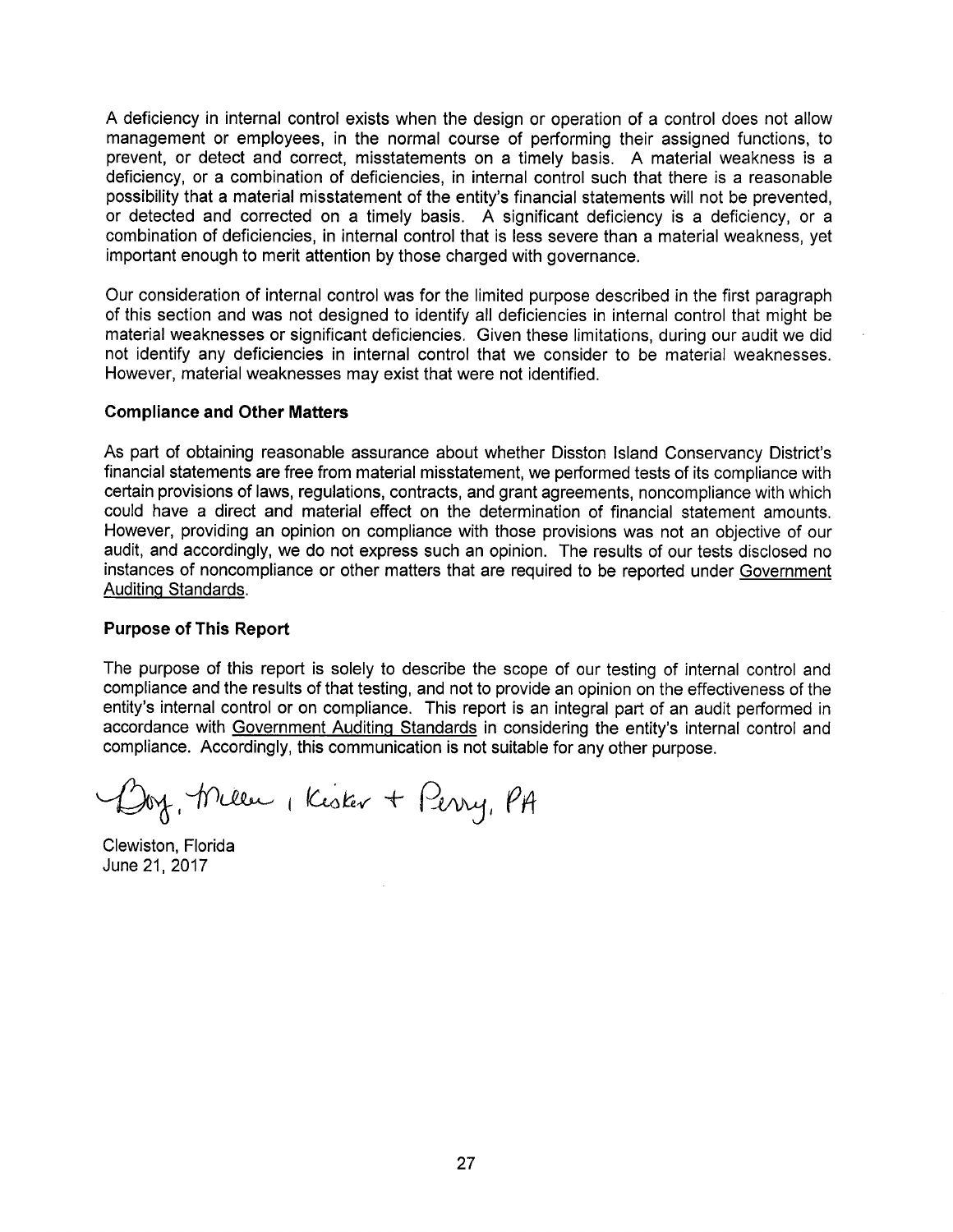## DISSTON ISLAND CONSERVANCY DISTRICT Schedule of Findings Year Ended September 30, 2016

| <b>Prior Year Finding</b>                                                                                                                                                                                                                                                                |                      | <b>Current Year Status</b>                     |
|------------------------------------------------------------------------------------------------------------------------------------------------------------------------------------------------------------------------------------------------------------------------------------------|----------------------|------------------------------------------------|
| 2011-1 - Internal Control Over Financial Reporting                                                                                                                                                                                                                                       | Material<br>Weakness |                                                |
| Summary: Statement on Auditing Standards require the<br>auditor to determine if the District is capable of preparing<br>the enclosed financial statements and has the<br>compentencies necessary to prevent, detect, and correct<br>a material misstatement in its financial statements. |                      | Finding was corrected for<br>the current year. |

## **Current Year Findings**

None.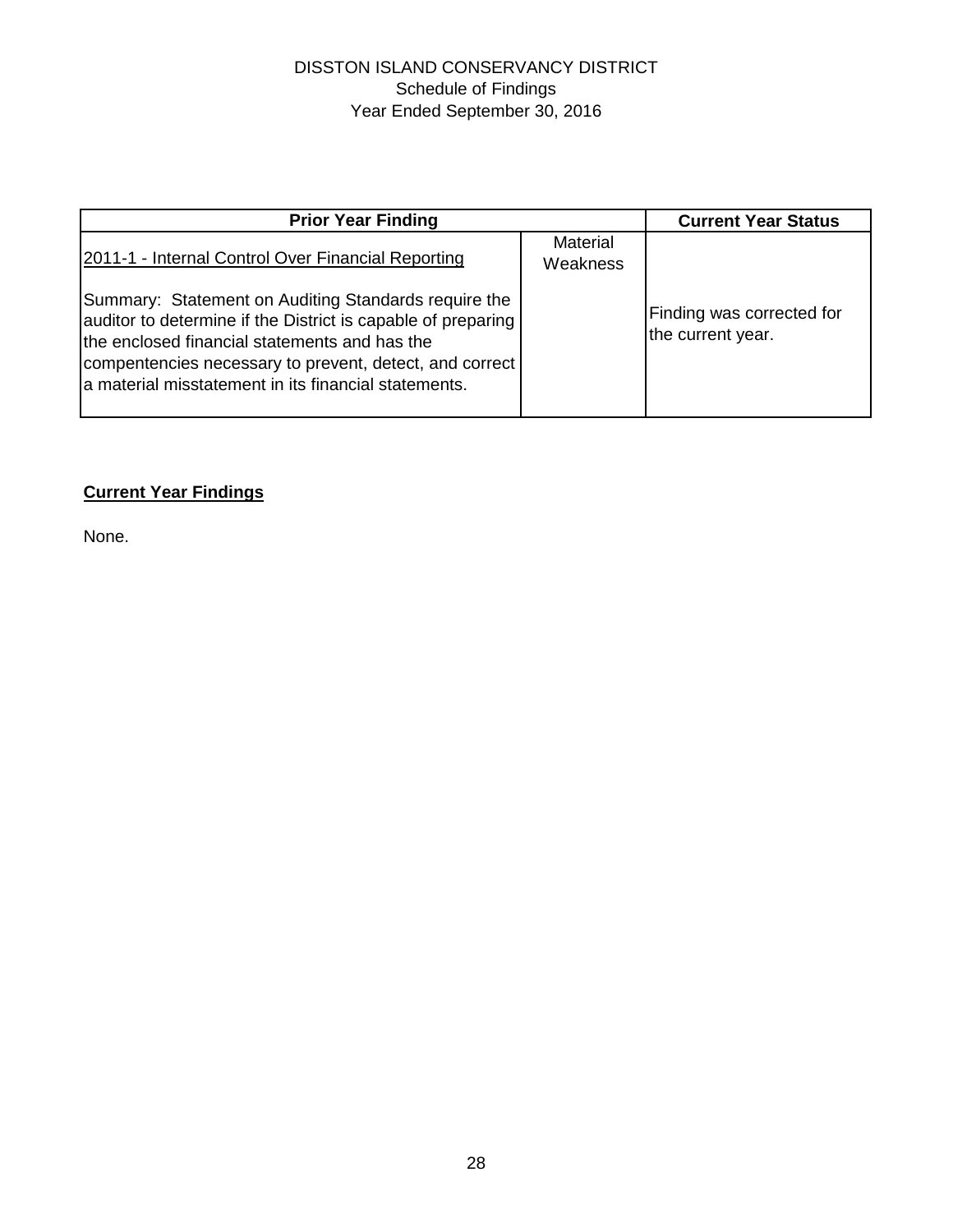# BOY, MILLER, KISKER & PERRY, P.A.

**CERTIFIED PUBLIC ACCOUNTANTS** 

401 SOUTH W.C. OWEN AVENUE P.O. BOX 488 **CLEWISTON, FLORIDA 33440** 

90 YEOMANS AVENUE P.O. BOX 490 **LABELLE, FLORIDA 33975** 

(863) 675-3777 FAX (863) 675-0576 bmkpcpas@aol.com

**MEMBERS** 

**AMERICAN INSTITUTE OF CERTIFIED PUBLIC ACCOUNTANTS** 

**FLORIDA INSTITUTE OF CERTIFIED PUBLIC ACCOUNTANTS** 

 $(863)$  983-5144  $(863)$  983-9164 FAX (863) 983-3765 bmkpcpas@aol.com

JOHN B. BOY, JR., C.P.A. DAVID N. MILLER, C.P.A. JOHN C. PERRY, C.P.A. AMY L. SWINDLE, C.P.A.

#### **INDEPENDENT ACCOUNTANT'S REPORT ON COMPLIANCE WITH THE REQUIREMENTS** OF SECTION 218.415, FLORIDA STATUTES

**Board of Supervisors Disston Island Conservancy District** Clewiston, Florida

We have examined Disston Island Conservancy District's compliance with the requirements of Section 218.415, Florida Statutes, as of and for the year ended September 30, 2016, as required by Section 10.556(10)(a), Rules of the Auditor General of the State of Florida. Management is responsible for Disston Island Conservancy District's compliance with those requirements. Our responsibility is to express an opinion on Disston Island Conservancy District's compliance based on our examination.

Our examination was conducted in accordance with attestation standards established by the American Institute of Certified Public Accountants and, accordingly, included examining, on a test basis, evidence about Disston Island Conservancy District's compliance with those requirements and performing such other procedures as we considered necessary in the circumstances. We believe that our examination provides a reasonable basis for our opinion. Our examination does not provide a legal determination on Disston Island Conservancy District's compliance with specified requirements.

In our opinion, Disston Island Conservancy District complied, in all material respects, with the aforementioned requirements for the fiscal year ended September 30, 2016.

This report is intended solely for the information and use of the Legislative Auditing Committee. members of the Florida Senate and the Florida House of Representatives, the Florida Auditor General, management, and the Board of Supervisors of Disston Island Conservancy District and is not intended to be and should not be used by anyone other than these specified parties.

Dry, Miller, Kisker + Perry, PA

Clewiston, Florida June 21, 2017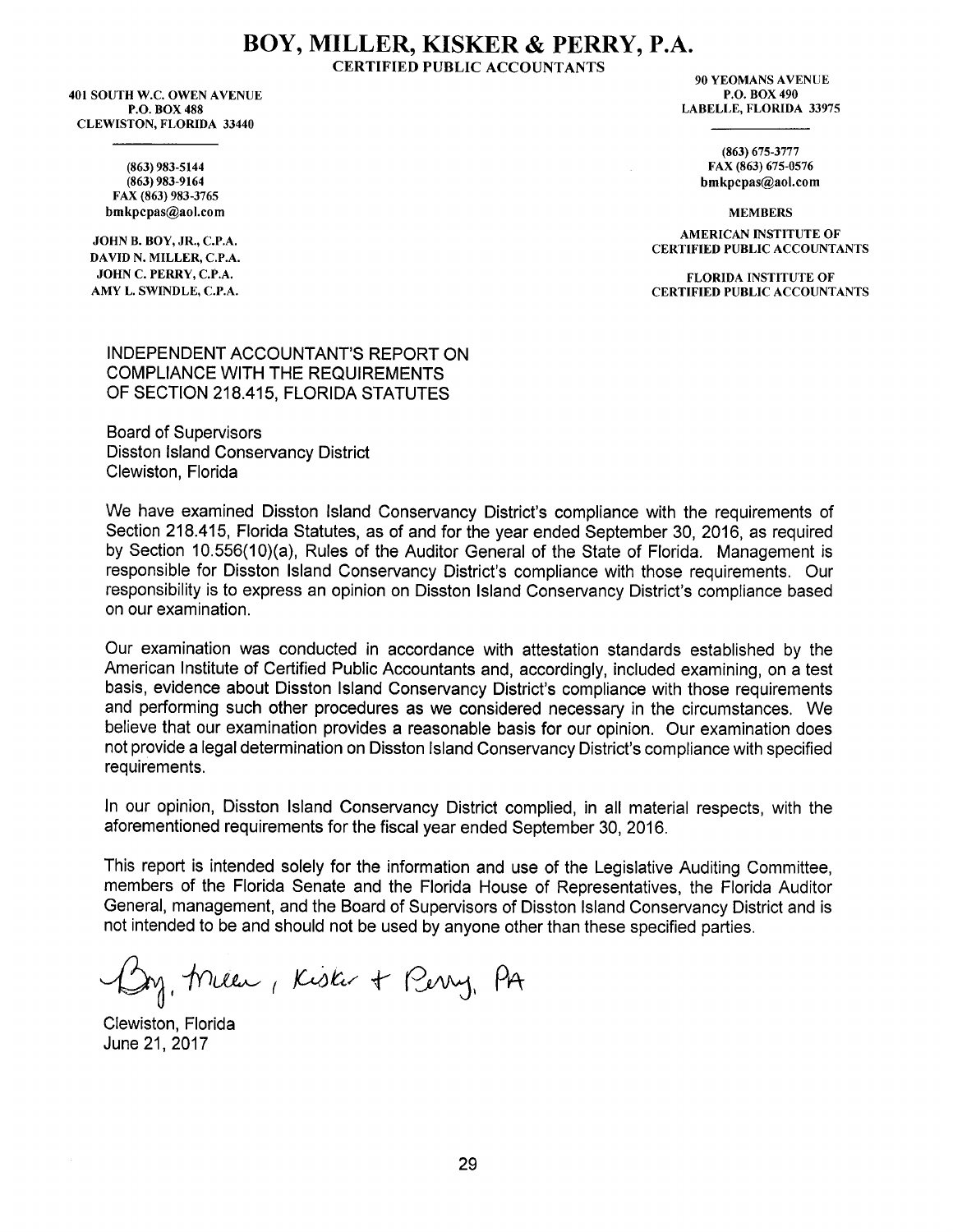## BOY, MILLER, KISKER & PERRY, P.A.

**CERTIFIED PUBLIC ACCOUNTANTS** 

401 SOUTH W.C. OWEN AVENUE **P.O. BOX 488 CLEWISTON, FLORIDA 33440** 

> (863) 983-5144  $(863)$  983-9164 FAX (863) 983-3765 bmkpcpas@aol.com

JOHN B. BOY, JR., C.P.A. DAVID N. MILLER, C.P.A. JOHN C. PERRY, C.P.A. AMY L. SWINDLE, C.P.A.

**90 YEOMANS AVENUE** P.O. BOX 490 **LABELLE, FLORIDA 33975** 

> (863) 675-3777 FAX (863) 675-0576 bmkpcpas@aol.com

**MEMBERS** 

AMERICAN INSTITUTE OF **CERTIFIED PUBLIC ACCOUNTANTS** 

**FLORIDA INSTITUTE OF CERTIFIED PUBLIC ACCOUNTANTS** 

#### MANAGEMENT LETTER IN ACCORDANCE WITH THE RULES OF THE AUDITOR GENERAL OF THE **STATE OF FLORIDA**

**Board of Supervisors Disston Island Conservancy District** Clewiston, Florida

#### **Report on the Financial Statements**

We have audited the financial statements of Disston Island Conservancy District, as of and for the fiscal year ended September 30, 2016, and have issued our report thereon dated June 21, 2017.

#### **Auditor's Responsibility**

We conducted our audit in accordance with auditing standards generally accepted in the United States of America; the standards applicable to financial audits contained in Government Auditing Standards issued by the Comptroller General of the United States and Chapter 10.550. Rules of the Auditor General.

#### **Other Reports and Schedule**

We have issued our Independent Auditor's Report on Internal Control over Financial Reporting and on Compliance and Other Matters Based on an Audit of Financial Statements Performed in Accordance with Government Auditing Standards; Schedule of Findings; and Independent Accountant's Report on an examination conducted in accordance with AICPA Professional Standards, Section 601, regarding compliance requirements in accordance with Chapter 10.550. Rules of the Auditor General. Disclosures (if any) in those reports and schedule, which are dated June 21, 2017, should be considered in conjunction with this management letter.

## **Prior Audit Findings**

Section 10.554(1)(i)1., Rules of the Auditor General, requires that we determine whether or not corrective actions have been taken to address findings and recommendations made in the preceding annual financial audit report. Corrective actions have been taken to address the findings and recommendations made in the preceding annual financial audit report.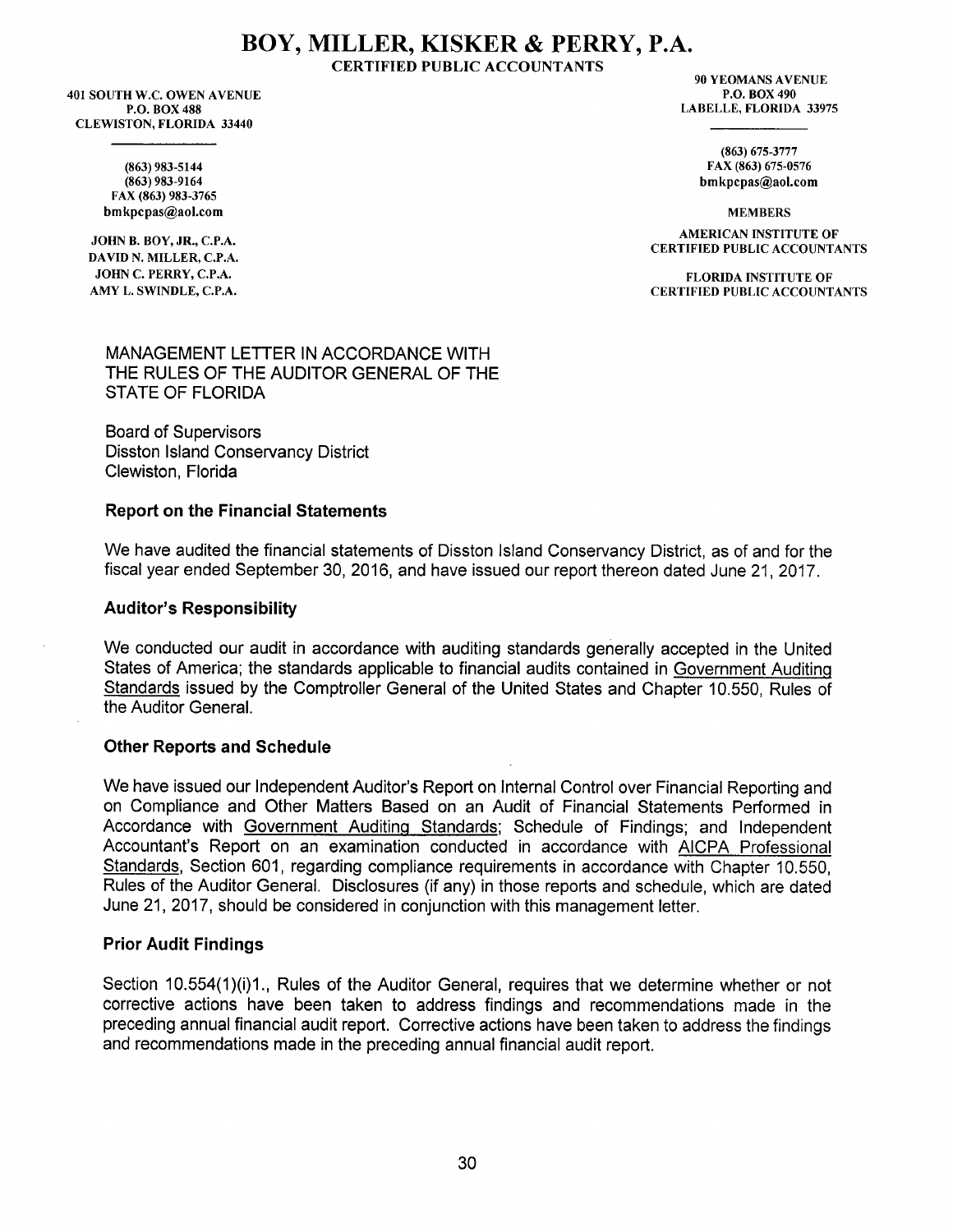## **Official Title and Legal Authority**

Section 10.554(1)(i)4., Rules of the Auditor General, requires that the name or official title and legal authority for the primary government and each component unit of the reporting entity be disclosed in this management letter, unless disclosed in the notes to the financial statements. The name and legal authority for the District is disclosed in the notes to the financial statements. There were no component units related to Disston Island Conservancy District.

#### **Financial Condition**

Section 10.554(1)(i)5.a. and 10.556(7), Rules of the Auditor General, require that we apply appropriate procedures and report the results of our determination as to whether or not Disston Island Conservancy District has met one or more of the conditions described in Section 218.503(1), Florida Statutes, and identification of the specific condition(s) met. In connection with our audit, we determined that Disston Island Conservancy District did not meet any of the conditions described in Section 218.503(1), Florida Statutes.

Pursuant to Sections 10.554(1)(i)5.c. and 10.556(8), Rules of the Auditor General, we applied financial condition assessment procedures. It is management's responsibility to monitor Disston Island Conservancy District's financial condition, and our financial condition assessment was based in part on representations made by management and the review of financial information provided by same.

#### **Annual Financial Report**

Section 10.554(1)(i)5.b. and 10.556(7), Rules of the Auditor General, require that we report the results of our determination as to whether the annual financial report for Disston Island Conservancy District for the fiscal year ended September 30, 2016, filed with the Florida Department of Financial Services pursuant to Section 218.32(1)(a), Florida Statutes, is in agreement with the annual financial audit report for the fiscal year ended September 30, 2016. In connection with our audit, we determined that these two reports were in agreement.

## **Other Matters**

Section 10.554(1)(i)2., Rules of the Auditor General, requires that we address in the management letter any recommendations to improve financial management. In connection with our audit, we did not have any such recommendations.

Section 10.554(1)(i)3., Rules of the Auditor General, requires that we address noncompliance with provisions of the contracts or grant agreements, or abuse, that have occurred, or are likely to have occurred, that have an effect on the financial statements that is less than material but which warrants the attention of those charged with governance. In connection with our audit, we did not have any such findings.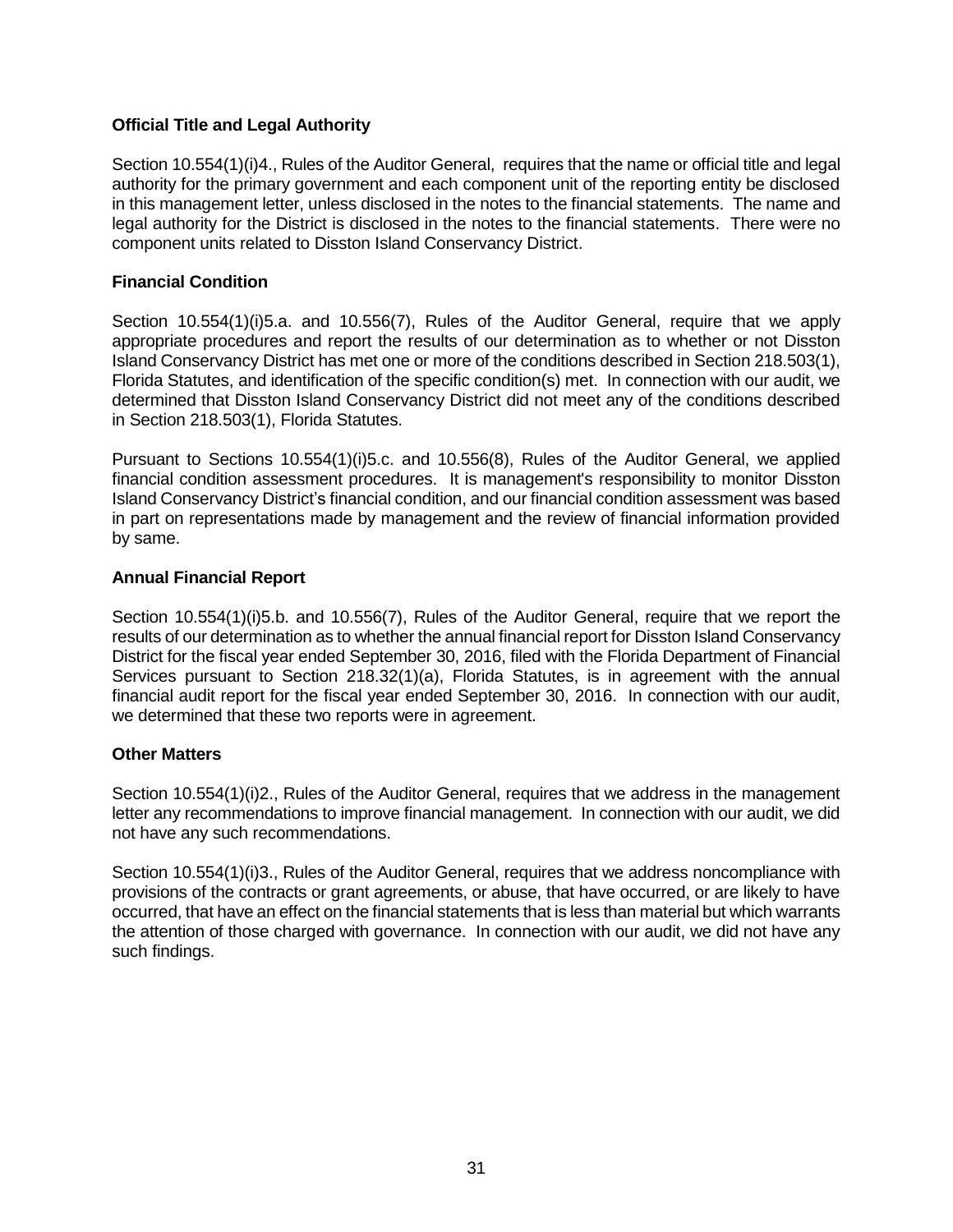#### **Purpose of this Letter**

Our management letter is intended solely for the information and use of the Legislative Auditing Committee, members of the Florida Senate and Florida House of Representatives, the Florida Auditor General, Federal and other granting agencies, and applicable management, and is not intended to be and should not be used by anyone other than these specified parties.

By triem, Kosker + Perry, PA

Clewiston, Florida June 21, 2017